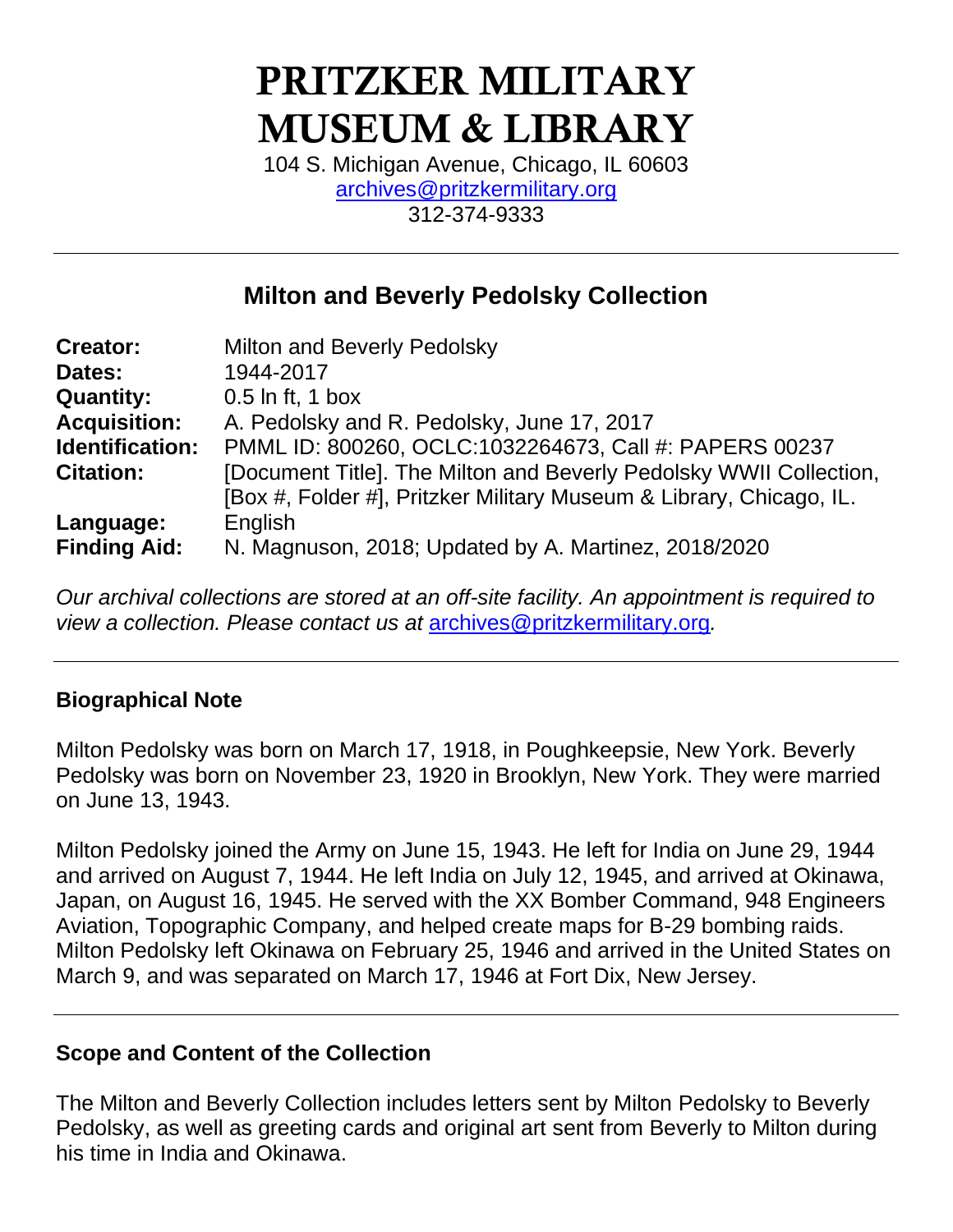#### **Arrangement**

The collection arrived in chronological order. Original order has largely been maintained.

#### **Rights**

Copyrights held by the donors were transferred to the Pritzker Military Museum & Library. All other rights are held by the author or publisher. Users assume responsibility for following copyright laws as established by US Code Title 17.

#### **Separations**

| <b>Item ID</b> | Call<br><b>Number</b> | <b>Description</b>                                                                                      | Location |
|----------------|-----------------------|---------------------------------------------------------------------------------------------------------|----------|
|                |                       | <b>Original Artwork</b>                                                                                 |          |
| 800260213      | <b>PRINT</b><br>07205 | "Ba-Loo, resident of nearby native village" portrait<br>in chalk pastel by Milton Pedolsky, India, 1944 |          |
| 800260214      | <b>PRINT</b><br>07206 | "A scene of our mess hall from my barracks"<br>watercolor by Milton Pedolsky, India, 1944               |          |
| 800260215      | <b>PRINT</b><br>07207 | "One of the local barbers" watercolor of a native<br>smoking by Milton Pedolsky, India, 1944            |          |
| 800260216      | <b>PRINT</b><br>07208 | "One of the barracks--and the inevitable cow" in<br>pencil by Milton Pedolsky, India, 1944              |          |
| 800260217      | <b>PRINT</b><br>07209 | "Scene in a nearby native village" in pencil by<br>Milton Pedolsky, India, 1944                         |          |
| 800260218      | <b>PRINT</b><br>07210 | "A Gurkha soldier" watercolor by Milton Pedolsky,<br>India, 1944                                        |          |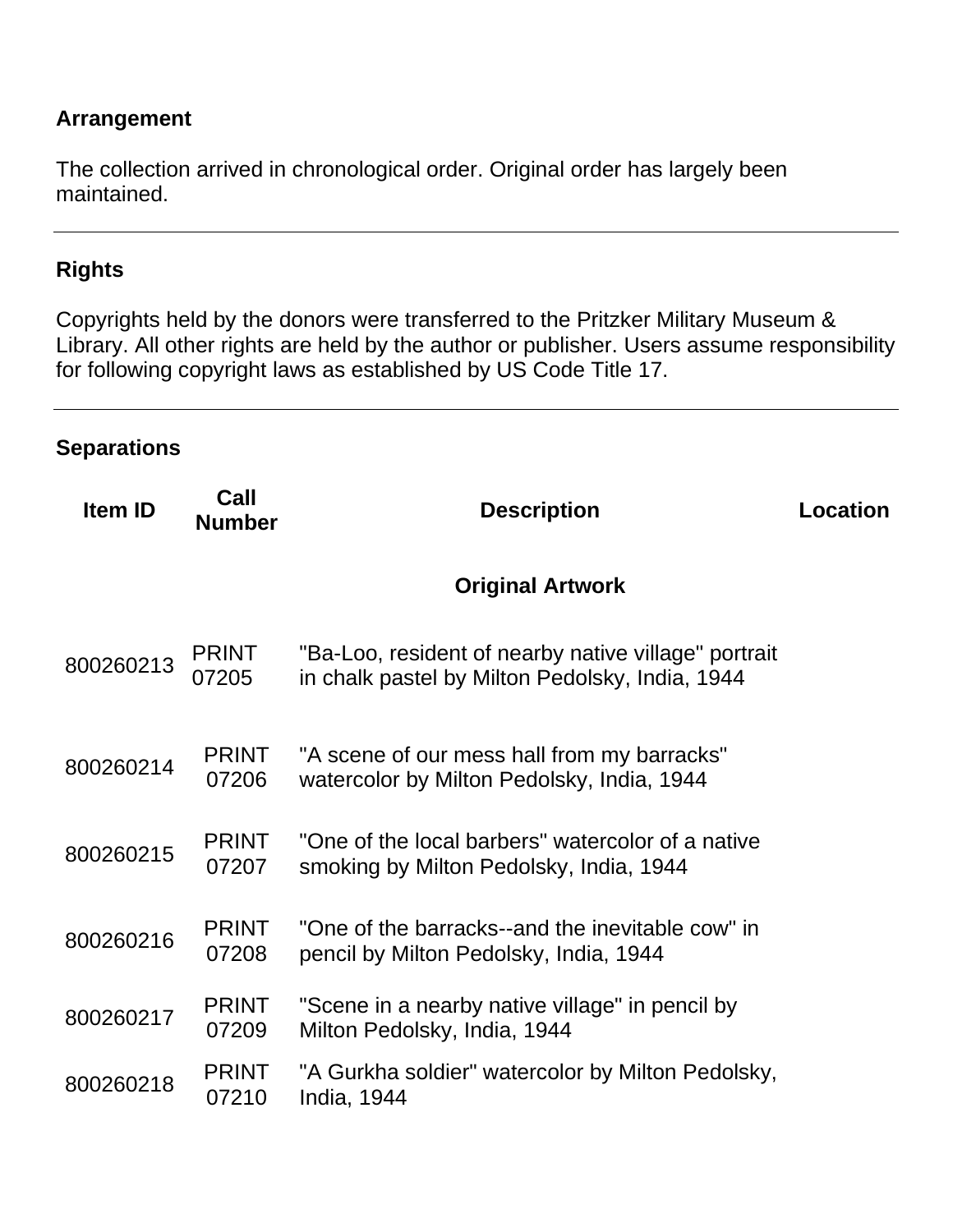| 800260219 | <b>PRINT</b><br>07211 | "Portrait, arms crossed" depicting an Indian man,<br>in pencil by Milton Pedolsky, India, 1944                                         |
|-----------|-----------------------|----------------------------------------------------------------------------------------------------------------------------------------|
| 800260220 | <b>PRINT</b><br>07212 | "Just a couple of imaginative impressions" with a<br>landscape and drawing of a man in chalk pastel<br>by Milton Pedolsky, India, 1944 |
| 800260221 | <b>PRINT</b><br>07213 | "Living quarters" in chalk pastel by Milton<br>Pedolsky                                                                                |
| 800260222 | <b>PRINT</b><br>07214 | "Gate to shrine in Itoman, Okinawa" 1 of 2, chalk<br>pastel by Milton Pedolsky, 1945                                                   |
| 800260233 | <b>PRINT</b><br>07215 | "Gate to shrine in Itoman, Okinawa" 2 of 2,<br>watercolor by Milton Pedolsky, 1945                                                     |
| 800260223 | <b>PRINT</b><br>07216 | "Coral formation" 1 of 2 chalk pastel drawing by<br>Milton Pedolsky, Okinawa, 1945                                                     |
| 800260234 | <b>PRINT</b><br>07217 | "Coral formation" 2 of 2 chalk pastel drawing by<br>Milton Pedolsky, Okinawa, 1945                                                     |
| 800260224 | <b>PRINT</b><br>07218 | "The beach on the Pacific side" in chalk pastel by<br>Milton Pedolsky, Okinawa, 1945                                                   |
| 800260225 | <b>PRINT</b><br>07219 | "Red Cross canteen tent at beach" in chalk pastel<br>by Milton Pedolsky, Okinawa, 1945                                                 |
| 800260226 | <b>PRINT</b><br>07220 | "Max and I each selected one to sketch" portraits<br>of an Okinawan boy, chalk pastel drawing by<br>Milton Pedolsky, Okinawa, 1945     |
| 800260235 | <b>PRINT</b><br>07221 | "Max and I each selected one to sketch" portraits<br>of an Okinawan boy, watercolor by Milton<br>Pedolsky, Okinawa, 1945               |
| 800260227 | <b>PRINT</b><br>07222 | "Humboldt bay" in pencil by Milton Pedolsky, New<br><b>Guinea, 1945</b>                                                                |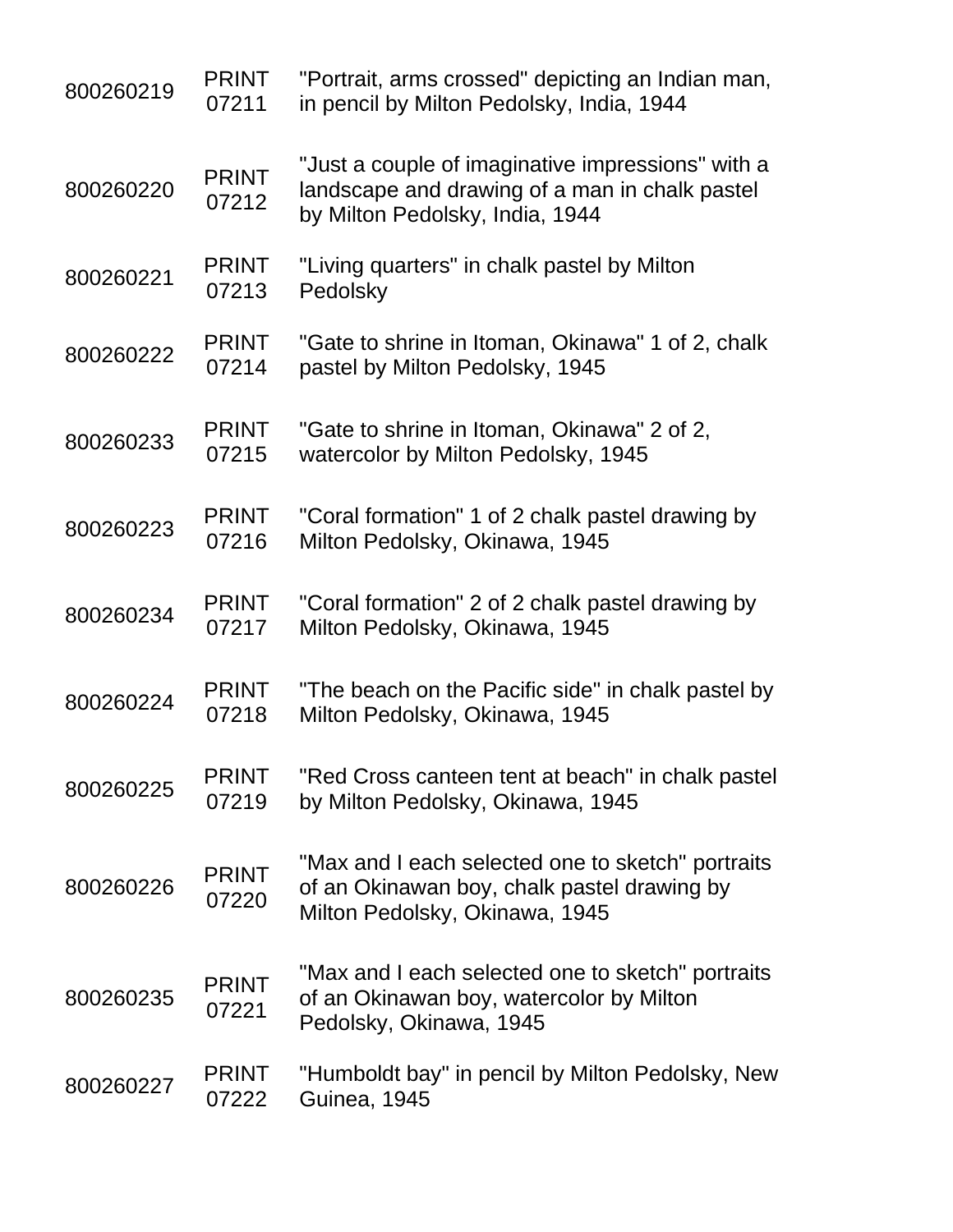| 800260228 | <b>PRINT</b><br>07223 | "These are two of the three kids I wrote you<br>about" with a watercolor of an Indian girl and<br>baby by Milton Pedolsky, India, 1945 [originally<br>with photograph 800260236] |
|-----------|-----------------------|----------------------------------------------------------------------------------------------------------------------------------------------------------------------------------|
| 800260229 | <b>PRINT</b><br>07223 | "Here's the brother of the two little girls in another<br>sketch" in watercolor, India, 1945                                                                                     |
| 800260237 | <b>PRINT</b><br>07224 | "[Guru] Gopinath doing his peacock dance."<br>watercolor by Milton Pedolsky, India, 1944                                                                                         |
|           |                       | <b>Photographs</b>                                                                                                                                                               |
| 800260230 |                       | "Beach scene" photograph of Indian kids by<br>Milton Pedolsky, India, 1944-1945                                                                                                  |
| 800260231 |                       | "Street scene" photograph of an Indian man by<br>Milton Pedolsky, India, 1944-1945                                                                                               |
| 800260236 |                       | "These are two of the three kids I wrote you<br>about" photograph of Indian girl and baby, India,<br>1945 [originally with drawing 800260228]                                    |
| 800260238 |                       | "Street scene" photograph of woman carrying<br>items on her head, India 1944/45                                                                                                  |

### **Key Subjects**

This collection is indexed under the following headings in the Library's online catalog. Researchers interested in materials about related topics, persons, or places should search the catalog using these subject headings.

**Names** Pedolsky, Milton P. Pedolsky, Beverly F.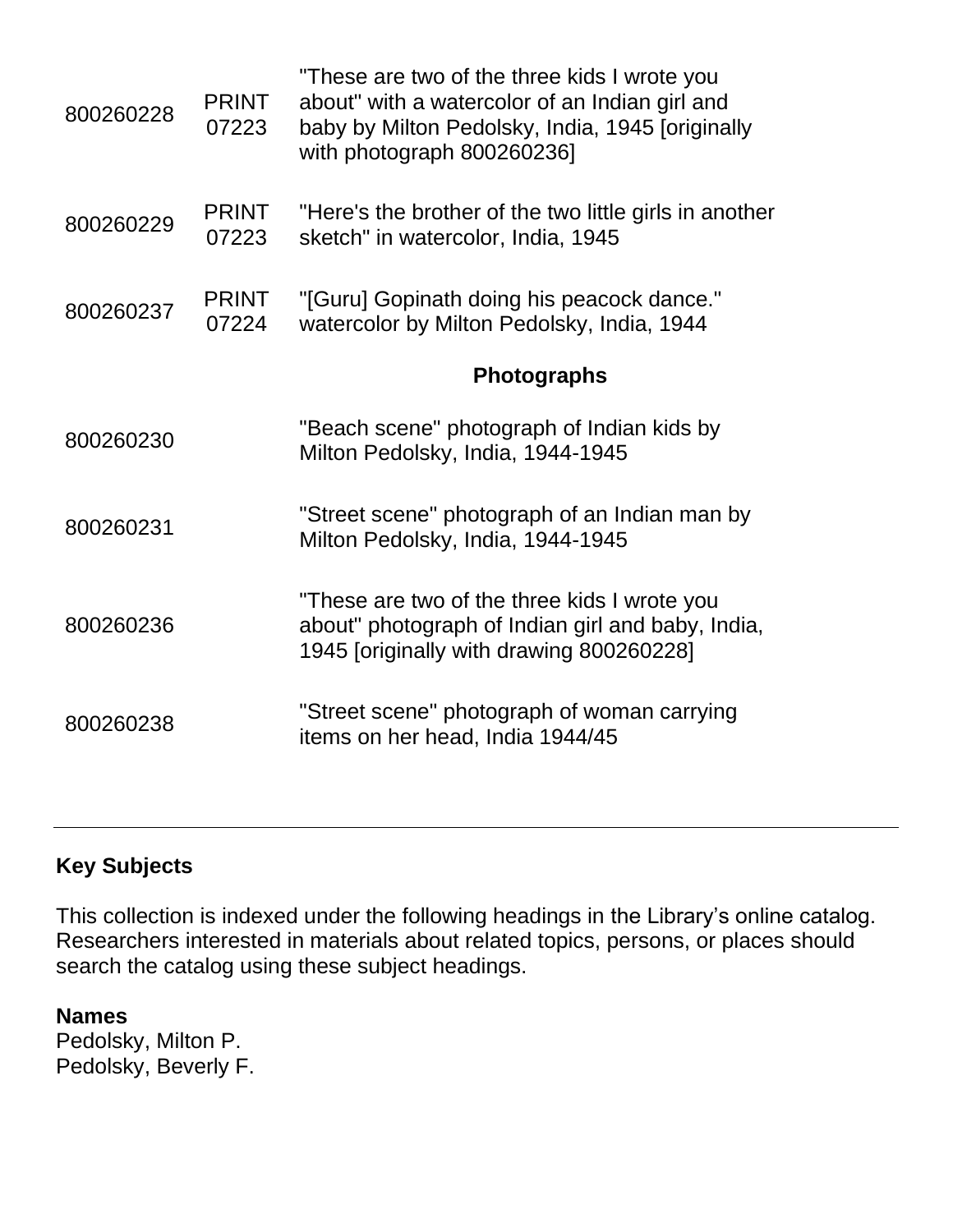## **Subjects**

World War, 1939-1945--India. World War, 1939-1945--Pacific Area. World War, 1939-1945--Art and the war. Letters.

## **Container List**

|   | <b>Box Folder</b> | Item ID#  | <b>Title</b>                                                                                                                                                  | <b>Dates</b> |
|---|-------------------|-----------|---------------------------------------------------------------------------------------------------------------------------------------------------------------|--------------|
| 1 | 1                 |           | <b>Correspondence - Milton Pedolsky</b><br>to Beverly Pedolsky, 1                                                                                             | 1944         |
|   |                   | 800260001 | Letter outlining his first days in India,<br>including his service club, Bombay's<br>extreme poverty and wealth, her<br>letters, their 14th month of marriage | 8/13/1944    |
|   |                   | 800260002 | Letter about the weather, impressions<br>of the locals and the city of Bombay,<br>describes wondering around the city,<br><b>Prince of Wales Museum</b>       | 8/14/1944    |
|   |                   | 800260003 | Letter about working for 25 hours,<br>battling heat and dangerous<br>creatures, the Indian countryside,<br>caste differences                                  | 8/16/1944    |
|   |                   | 800260004 | Incomplete letter about work making<br>the days go by quickly, B-29s, the<br>flies and other creatures, the train<br>ride, Indian villages                    | 8/18/1944    |
|   |                   | 800260005 | Letter about hectic work, a Jewish<br>chaplain, monsoons, describes their<br>Burmese helper and his past                                                      | 8/21/1944    |
|   |                   | 800260006 | Letter about Spam dinners,<br>description of the non-com club,<br>Indian death practices and description<br>of an old man who died                            | 8/23/1944    |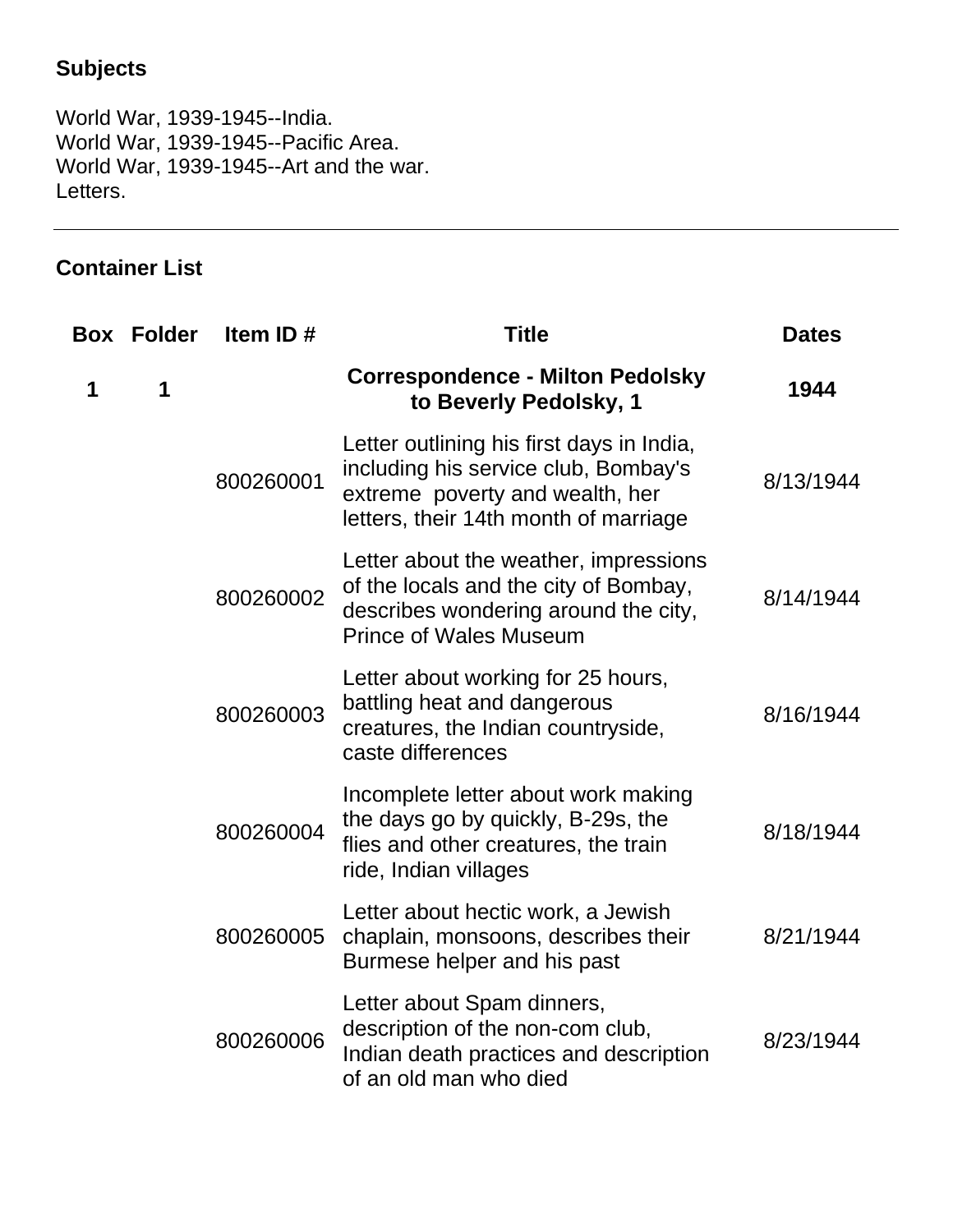| 800260007 | Letter with thoughts on the war,<br>description of an average day, plans<br>for his day off                                                                                                                    | 8/24/1944 |
|-----------|----------------------------------------------------------------------------------------------------------------------------------------------------------------------------------------------------------------|-----------|
| 800260008 | Letter about a monsoon, Indian<br>workers employed by the camp,<br>Indian customs and dress, planning to<br>go into town with a bike, hoping to<br>say busy                                                    | 8/26/1944 |
| 800260009 | Letter telling her she would dislike<br>India, asking about her luck finding<br>work, going into town, items he will<br>send home, Indian merchants and<br>one merchant's cost of living and<br>profit margins | 8/27/1944 |
| 800260010 | Letter about work, their relationship,<br>her talent with sketching and design,<br>asking about her progress with a<br>bedspread and scrapbook                                                                 | 8/28/1944 |
| 800260011 | Letter about writing during a<br>monsoon, sketch of a candle in a tin<br>can, going to a village and sketching<br>locals, going inside a B-29                                                                  | 8/29/1944 |
| 800260012 | Letter about promotion to sergeant,<br>more rain, wishing she could see<br>India with him                                                                                                                      | 8/31/1944 |
| 800260013 | Letter about working a special detail<br>longer than expected and information<br>about two officers, the war in Europe,<br>worried that she isn't well                                                         | 9/2/1944  |
| 800260014 | Letter about having Labor Day off,<br>four months apart, discussion of the<br>gap between soldier and civilian and<br>planning for the future                                                                  | 9/4/1944  |
| 800260015 | Letter about mail, a German<br>broadcast, thoughts on Japan's fate<br>when Germany surrenders                                                                                                                  | 9/5/1944  |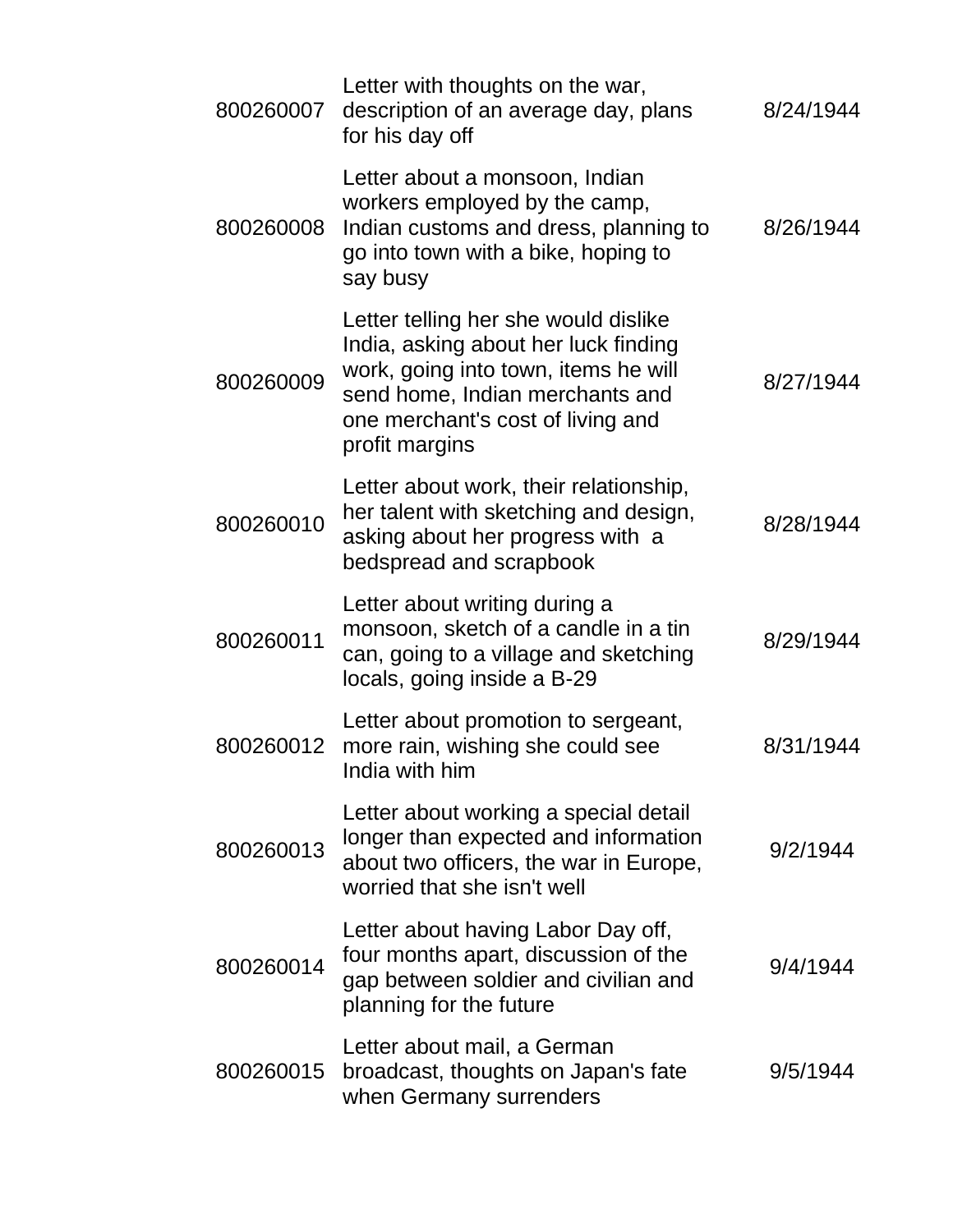| 800260016 | Letter about having ants crawling all<br>over him and the difficulty removing<br>them, thoughts on the war in Europe                                               | 9/7/1944  |
|-----------|--------------------------------------------------------------------------------------------------------------------------------------------------------------------|-----------|
| 800260017 | Incomplete letter about finally getting<br>her mail, India has many bad features<br>and little good ones and why he<br>thinks the country is mostly primitive      | 9/8/1944  |
| 800260018 | Letter reminiscing on their time in<br>Oklahoma City, talk of friends and<br>family at home, still not working with<br>his outfit, doing well                      | 9/10/1944 |
| 800260019 | Letter about mail from family,<br>description of his day off, gifts he has<br>gotten for her, description of animal<br>sounds during the night                     | 9/11/1944 |
| 800260020 | Letter about their anniversary,<br>weather, the war in Europe, Tokyo<br>newscast claiming Japan is winning<br>the war                                              | 9/13/1944 |
| 800260021 | Letter about receiving a lot of mail, his<br>mom and uncle, the house plan he<br>has been working on, asking for a<br>money order, talk of friends                 | 9/15/1944 |
|           | Letter about her talent with drawing<br>800260022 and writing, getting news in India,<br>potentially unable to write for a time                                    | 9/16/1944 |
| 800260023 | Letter about leaving tomorrow for a<br>time, discussing their new "bearer,"<br>food and asking for vitamins, war<br>news                                           | 9/19/1944 |
| 800260024 | Letter detailing his recent mission,<br>including a description of flying,<br>touring a city in an hour, boarding a<br>more luxurious plane, with a Tagore<br>poem | 9/24/1944 |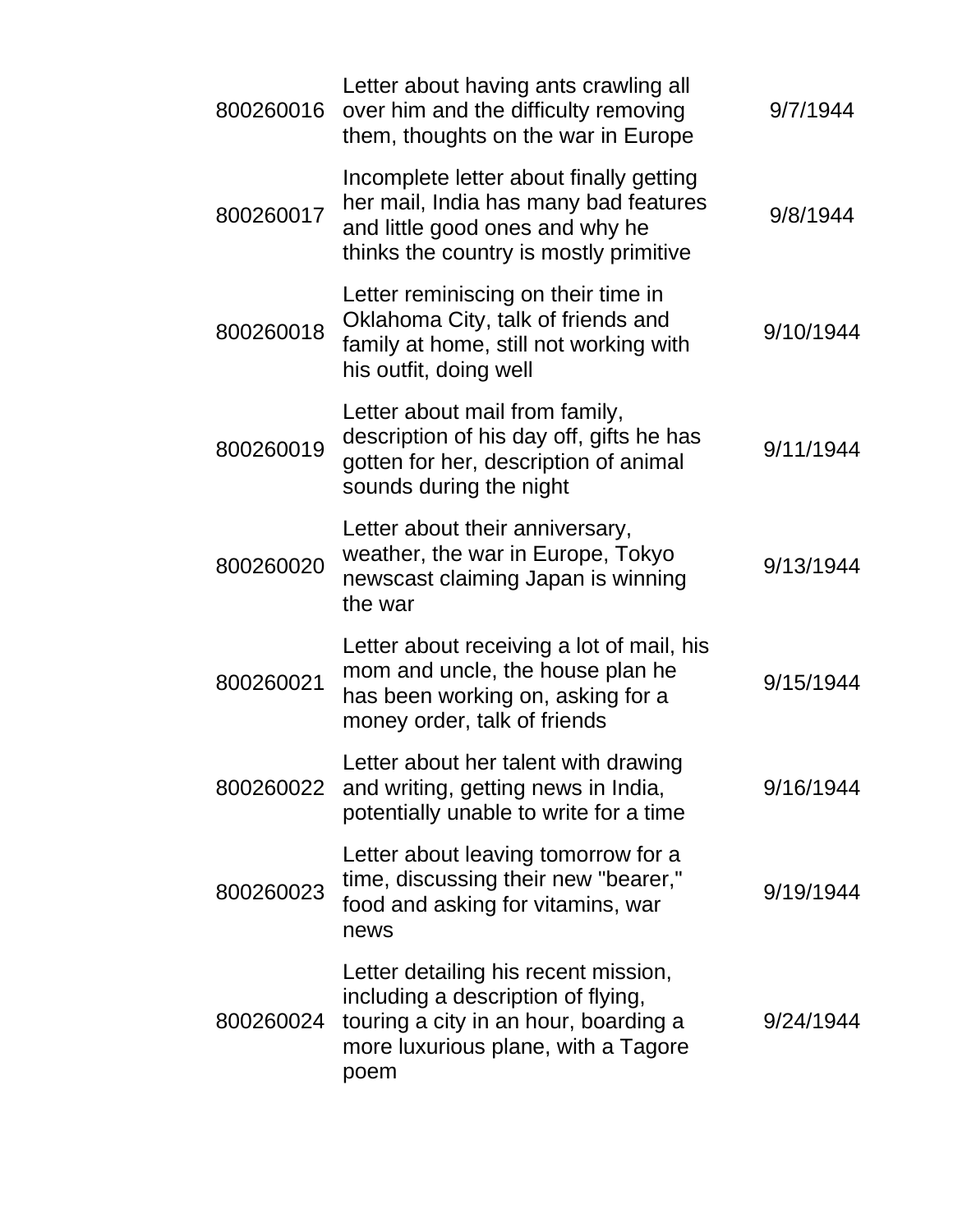| 800260025 | Letter describing the earth from the<br>air, visiting the "most famous city in<br>India" and some of its sights,<br>description of his ride in a G.I. truck,<br>her job prospects                                                      | 9/25/1944 |
|-----------|----------------------------------------------------------------------------------------------------------------------------------------------------------------------------------------------------------------------------------------|-----------|
| 800260026 | Letter detailing visiting a resort town<br>built into the side of a mountain<br>during his trip, quotes from Tagore's<br>poetry                                                                                                        | 9/26/1944 |
| 800260027 | Letter about mail, wishing she had<br>been on the trip with him, flying over<br>Agra and seeing the Taj Mahal,<br>surprising lack of time to do anything<br>but work                                                                   | 9/28/1944 |
| 800260028 | Letter describing the photos he sent<br>(the environment, some with friends)<br>as well as a dresser/drawing table he<br>made along with an illustration of the<br>table, how he has spent his day,<br>reminding her that he loves her | 9/30/1944 |
| 800260029 | Letter about his job, her letters,<br>discussing when the war may end,<br>mail, the resort town he visited was<br><b>Mussoorie</b>                                                                                                     | 10/1/1944 |
| 800260030 | Letter about working from morning to<br>sun rise the next day, her letters and<br>mail, waiting for the gift he got her to<br>arrive, hoping to set up a G.I. art<br>exhibition                                                        | 10/5/1944 |
| 800260031 | Letter discussing the film "Gaslight,"<br>plans on biking through the<br>countryside on his day off, asking for<br>photos and discussing mail, waiting<br>for the next landslide of work to end<br>the night                           | 10/7/1944 |
| 800260032 | Letter about mail finally coming in but<br>still waiting for her packages, unable<br>to do the bike tour and worked on                                                                                                                 | 10/9/1944 |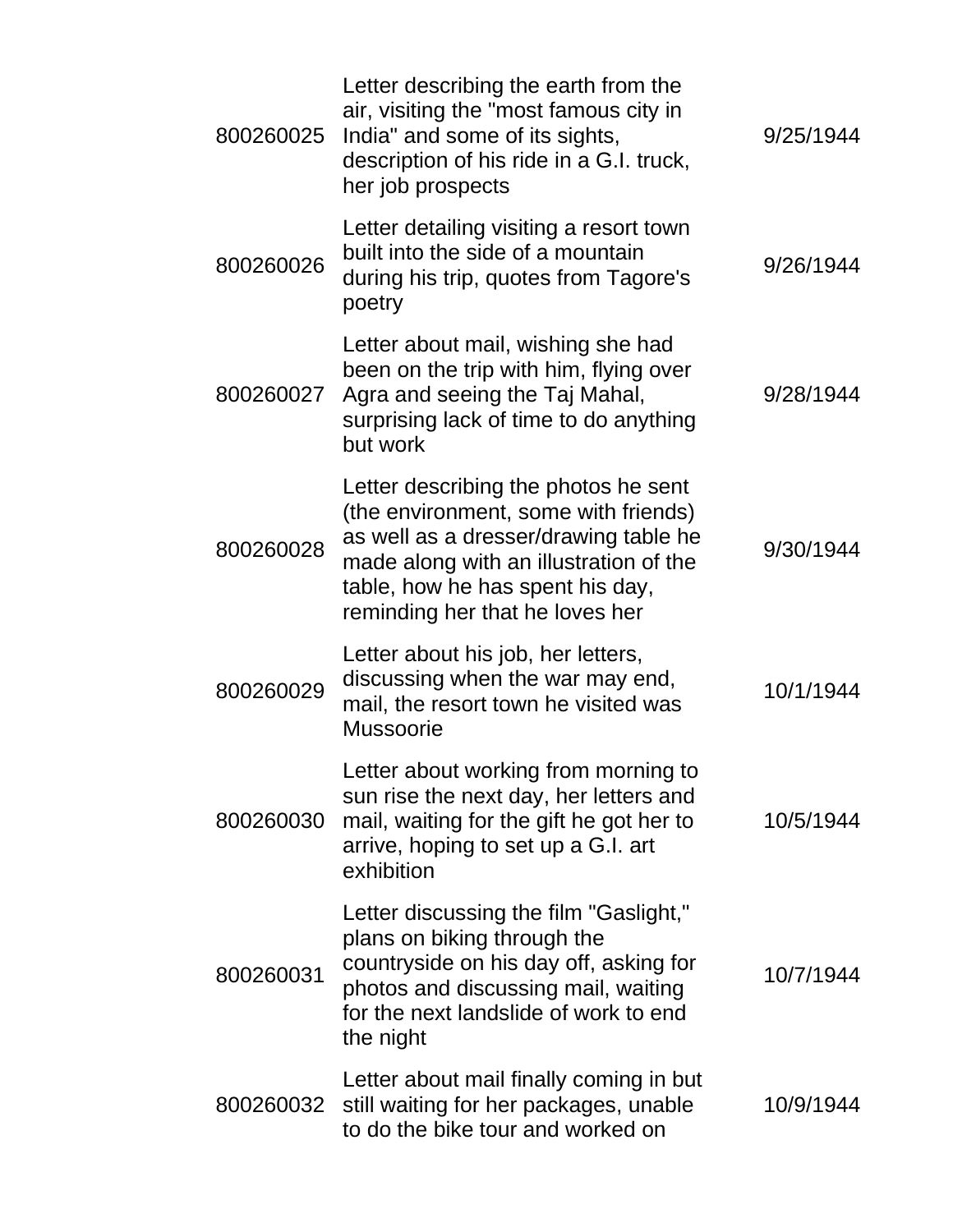|           | house blueprints instead with<br>descriptions of his plans                                                                                                                                                   |            |
|-----------|--------------------------------------------------------------------------------------------------------------------------------------------------------------------------------------------------------------|------------|
| 800260033 | Letter about getting better at his job,<br>mail, the weather getting cooler                                                                                                                                  | 10/11/1944 |
| 800260034 | Letter about their marriage day and<br>16 months of marriage, wanting to<br>travel with her after the war,<br>discussion of bigotry at home and in<br>the army                                               | 10/13/1944 |
| 800260035 | Letter discussing the last time they<br>saw each other and other<br>anniversaries in the army, sad state<br>of mail service, Tokyo Radio lying<br>about the direction of the war,<br>working the night shift | 10/17/1944 |
| 800260036 | Letter about work, sorry he hasn't<br>mailed a package yet and waiting on<br>hers, compares letters with his<br>buddies, talk of his little brother's love<br>life                                           | 10/19/1944 |
| 800260037 | Letter about almost getting a 3 day<br>pass, blueprints of their home, story<br>about seeing oxen pulling carts and<br>feeling a sense of traveling back in<br>time                                          | 10/23/1944 |
| 800260038 | Letter about the mail service, asking<br>her to work at something to provide<br>mental stimulus and get a better job,<br>he hasn't had much work the last 3<br>days                                          | 10/24/1944 |
| 800260039 | Letter about the service club not<br>having lights on, mail, discussion of<br>construction on camp, "getting the job<br>done yesterday" is the order of things<br>at camp, talk of the Philippines           | 10/26/1944 |
| 800260040 | Letter about her anniversary letter,<br>movies and how they keep spirits<br>high, forming a camera club                                                                                                      | 10/30/1944 |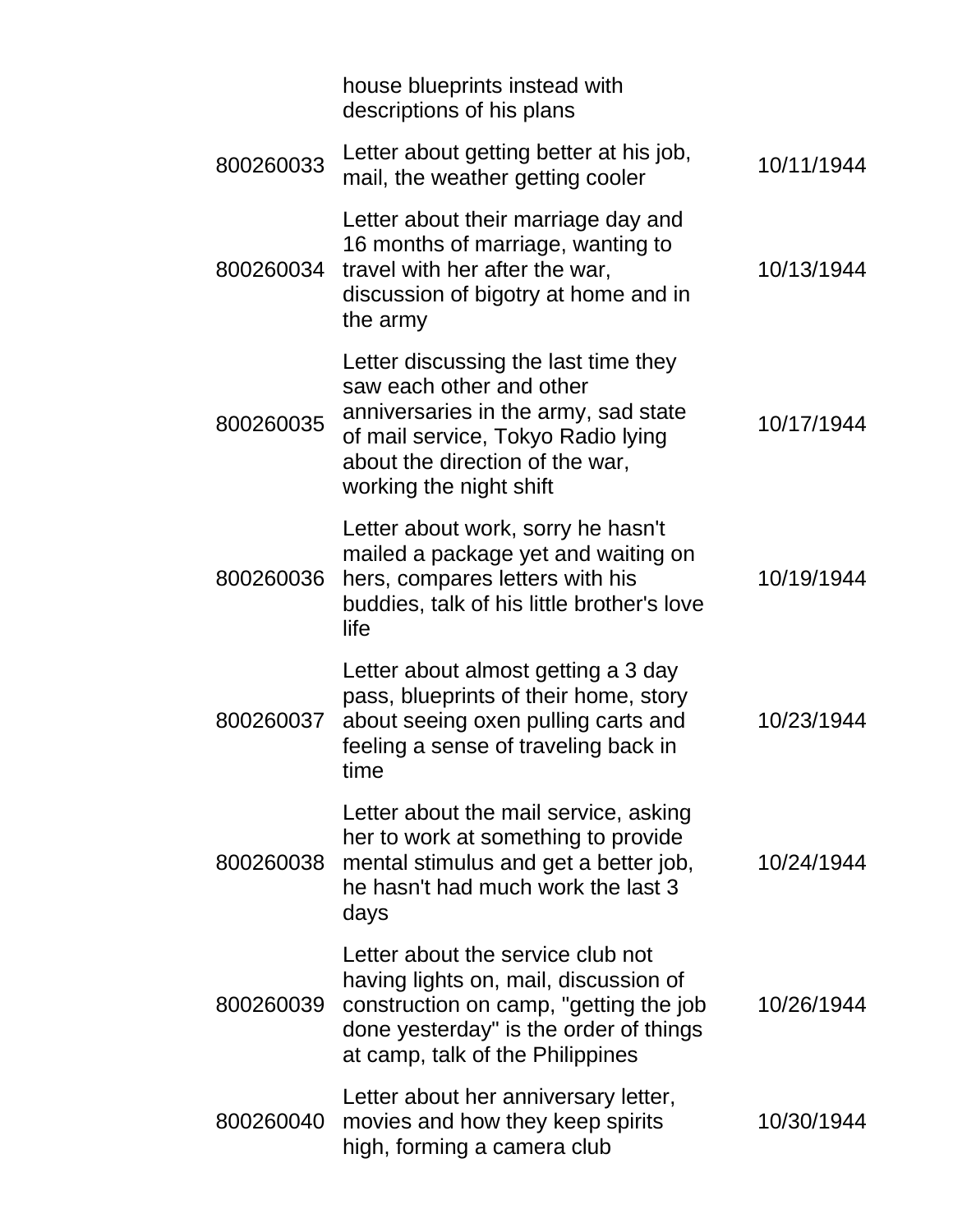| 800260041 | Letter about needing new glasses,<br>how he spent Halloween and seeing<br>great bats and a bull (with drawing)<br>tied to a tent as a prank, asking how<br>she is                                                          | 11/2/1944  |
|-----------|----------------------------------------------------------------------------------------------------------------------------------------------------------------------------------------------------------------------------|------------|
| 800260042 | Letter about getting a package from<br>Bess but waiting for hers as well as<br>mail, his glasses, his job and working<br>with good men, the art exhibit is<br>gathering interest, 5 months since he<br>left the U.S.       | 11/3/1944  |
| 800260043 | Letter about working night shift and<br>waiting to sleep until after breakfast,<br>asking for photos, dislike of beer                                                                                                      | 11/7/1944  |
| 800260044 | Letter about the weather, thinking<br>about New York in winter and being<br>with her, updates on his friend Max,<br>working hours are increasing, talk of<br>the European Theater, discussion of<br>Roosevelt's reelection | 11/10/1944 |
| 800260045 | Letter about sending pictures from<br>India with some insight and<br>descriptions of the photos, package<br>from mom                                                                                                       | 11/14/1944 |
| 800260046 | Letter about missing her and time<br>moving quickly because of work, what<br>he has learned from her, going back<br>to working 8 hour days, rest camps,<br>sending 4 more photos                                           | 11/16/1944 |
| 800260047 | Letter about going into town and<br>being delayed getting back, picture he<br>is sending, the art exhibit he helped<br>set up                                                                                              | 11/18/1944 |
| 800260048 | Letter about the night shift being slow,<br>schedule when working on nights,<br>cannot get used to beer, getting food<br>after lunch, discussing her most<br>recent letter                                                 | 11/19/1944 |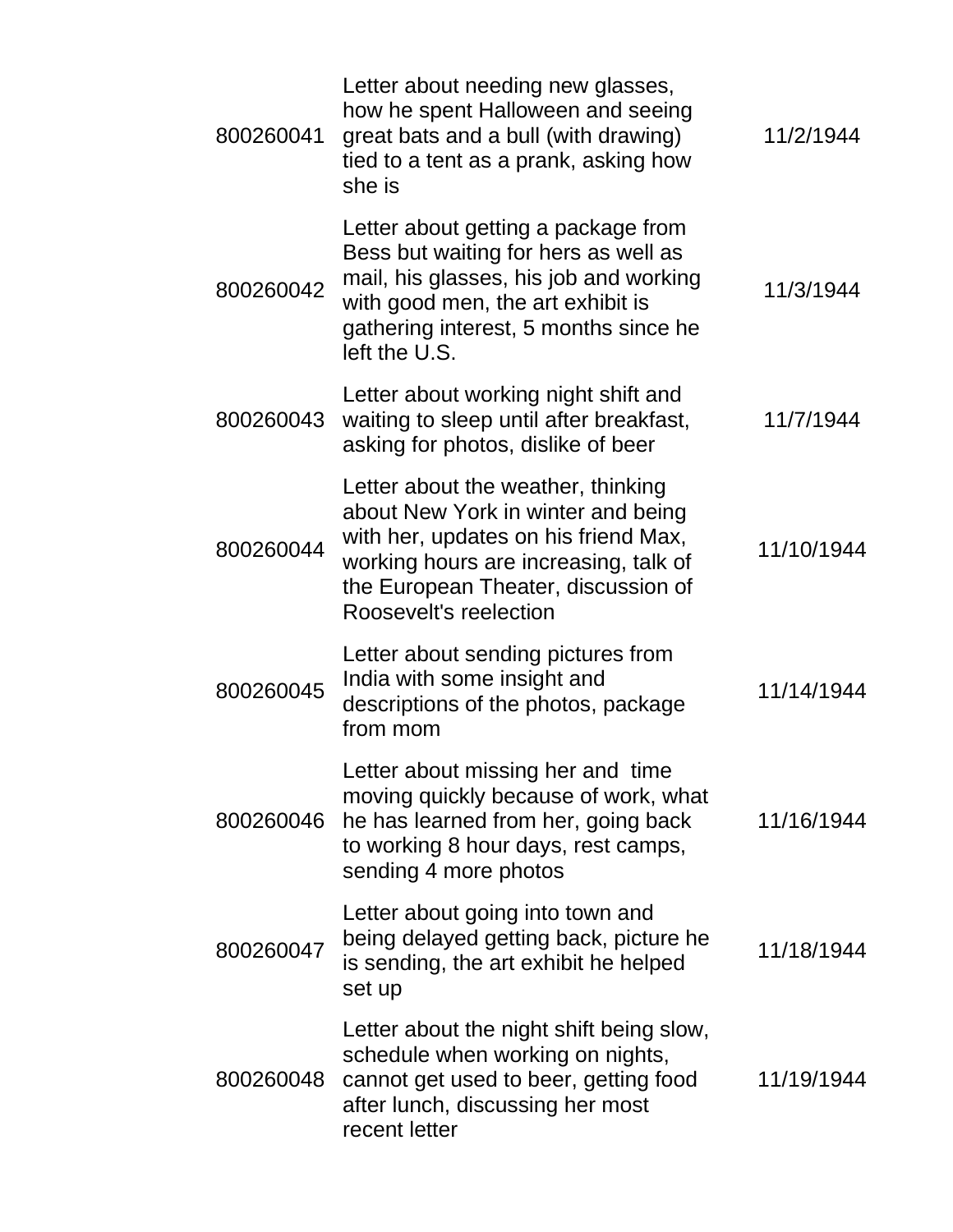| 800260049 | Letter about falling asleep during his<br>shift, work has been slow, food, still<br>waiting on a photo, made a Christmas<br>card for the company, worked with<br>Max on a poster, got the earrings he<br>ordered | 11/21/1944 |
|-----------|------------------------------------------------------------------------------------------------------------------------------------------------------------------------------------------------------------------|------------|
| 800260050 | Letter about sending her pictures and<br>her earrings, discussion of President<br>Roosevelt and politics, a nickname<br>other soldiers have given him                                                            | 11/22/1944 |
| 800260051 | Letter about their new day room,<br>weather, sketching with Max,<br>including photos of his fellow G.I.s,<br>her birthday                                                                                        | 11/23/1944 |
| 800260052 | Letter about packages and other mail,<br>asking for art supplies and food as<br>well as camera with 620 negatives,<br>anxious to see the final version of his<br>Christmas card                                  | 11/25/1944 |
| 800260053 | Letter about getting a day off, letters<br>from family and friends, sketching a<br>B-29, Christmas card he designed is<br>disappointing, gifts he is sending to<br>family                                        | 11/28/1944 |
| 800260054 | Letter about night in India making him<br>nostalgic for home, five months since<br>leaving for India, only pleasure has<br>been sketching and movies, rumors<br>about their Thanksgiving dinner                  | 11/29/1944 |
| 800260055 | Letter about the picture she sent him,<br>Thanksgiving dinner, a Chinese<br>restaurant opened on base,<br>Christmas card isn't what he had<br>hoped, discussion of the European<br>and Pacific theaters          | 11/30/1944 |
| 800260056 | Letter about how her photo makes<br>him feel and framing it, going back to<br>the night shift, the European Theater,                                                                                             | 12/2/1944  |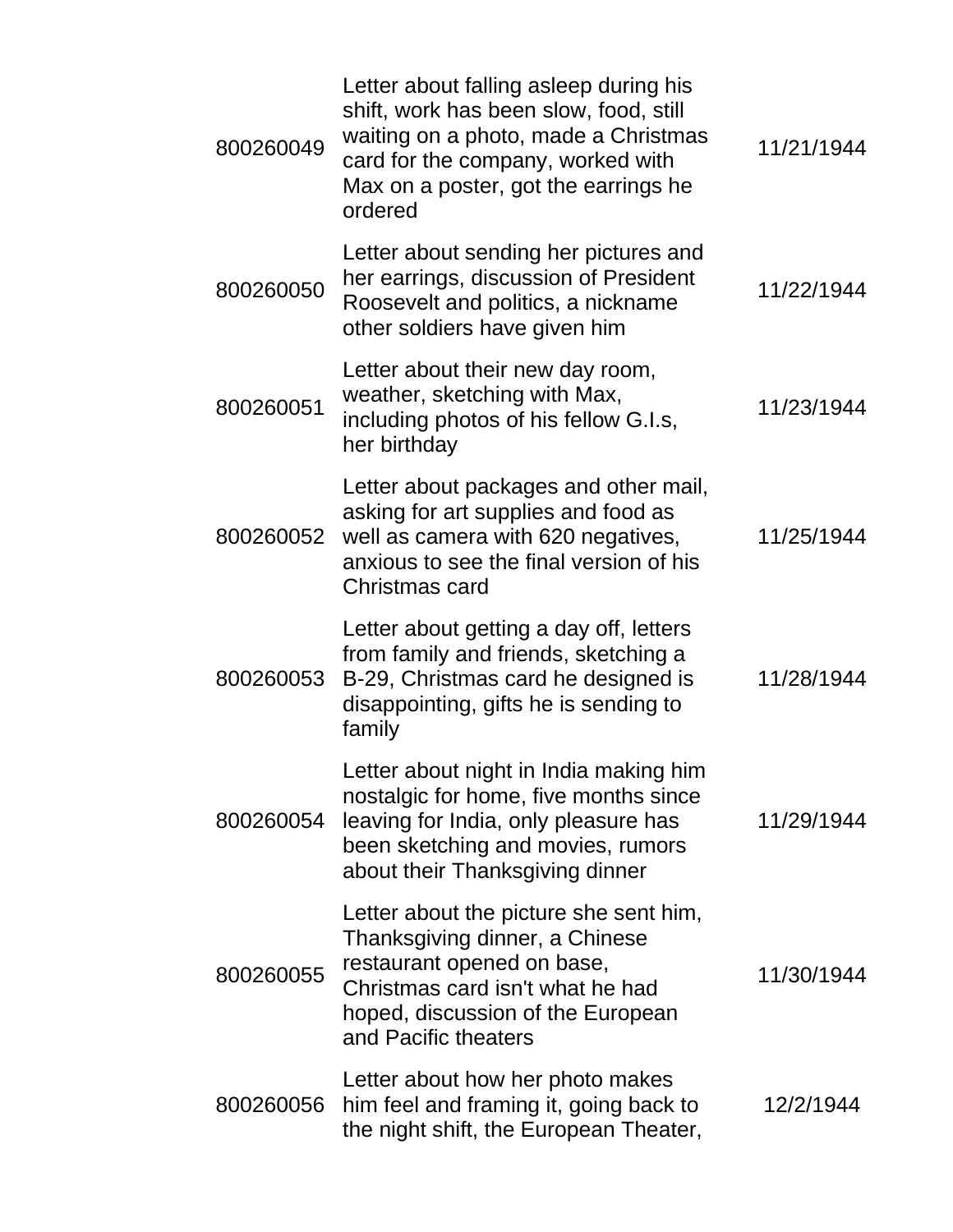|           | high point of the war for him is the<br>Tokyo bombing runs by B-29s                                                                                                                                                                                                                                                            |            |
|-----------|--------------------------------------------------------------------------------------------------------------------------------------------------------------------------------------------------------------------------------------------------------------------------------------------------------------------------------|------------|
| 800260057 | Letter about getting his glasses, went<br>with Max to sketch a temple and met<br>the architect, positive interactions with<br>locals, sketching a Gurkha                                                                                                                                                                       | 12/3/1944  |
| 800260058 | Letter about not getting mail,<br>descriptions of prints he is sending to<br>her, will probably sketch later, having<br>fun sketching nature                                                                                                                                                                                   | 12/5/1944  |
| 800260059 | Letter about getting her letters finally,<br>where to take a paper negative,<br>glasses were inexpensive, base<br>commander improving the camp with<br>drawing of the new day room, happy<br>she is friends with his mother, might<br>write Cooper Union about the art he<br>has created, complaints about the<br>mail service | 12/6/1944  |
| 800260060 | Letter describing working from 7 a.m.<br>to 7 p.m., how it is disorienting but<br>they have fun                                                                                                                                                                                                                                | 12/8/1944  |
| 800260061 | Incomplete letter fantasizing about<br>being together and going to Stanton<br>Island                                                                                                                                                                                                                                           | 12/9/1944  |
| 800260062 | Letter about working past dinner and<br>making their own, mail, asking for<br>brushes, descriptions of a photo of a<br>B-29, photo of Max enjoying his<br>turkey dinner                                                                                                                                                        | 12/11/1944 |
|           | <b>Correspondence - Milton Pedolsky</b><br>to Beverly Pedolsky, 2                                                                                                                                                                                                                                                              | 1944-1945  |
| 800260063 | Letter about getting a lot of mail,<br>anniversary letter was very nice but<br>also makes him miss her more, work<br>deadlines, has their "18th<br>anniversary" off and plans to sketch                                                                                                                                        | 12/12/1944 |

**1 2**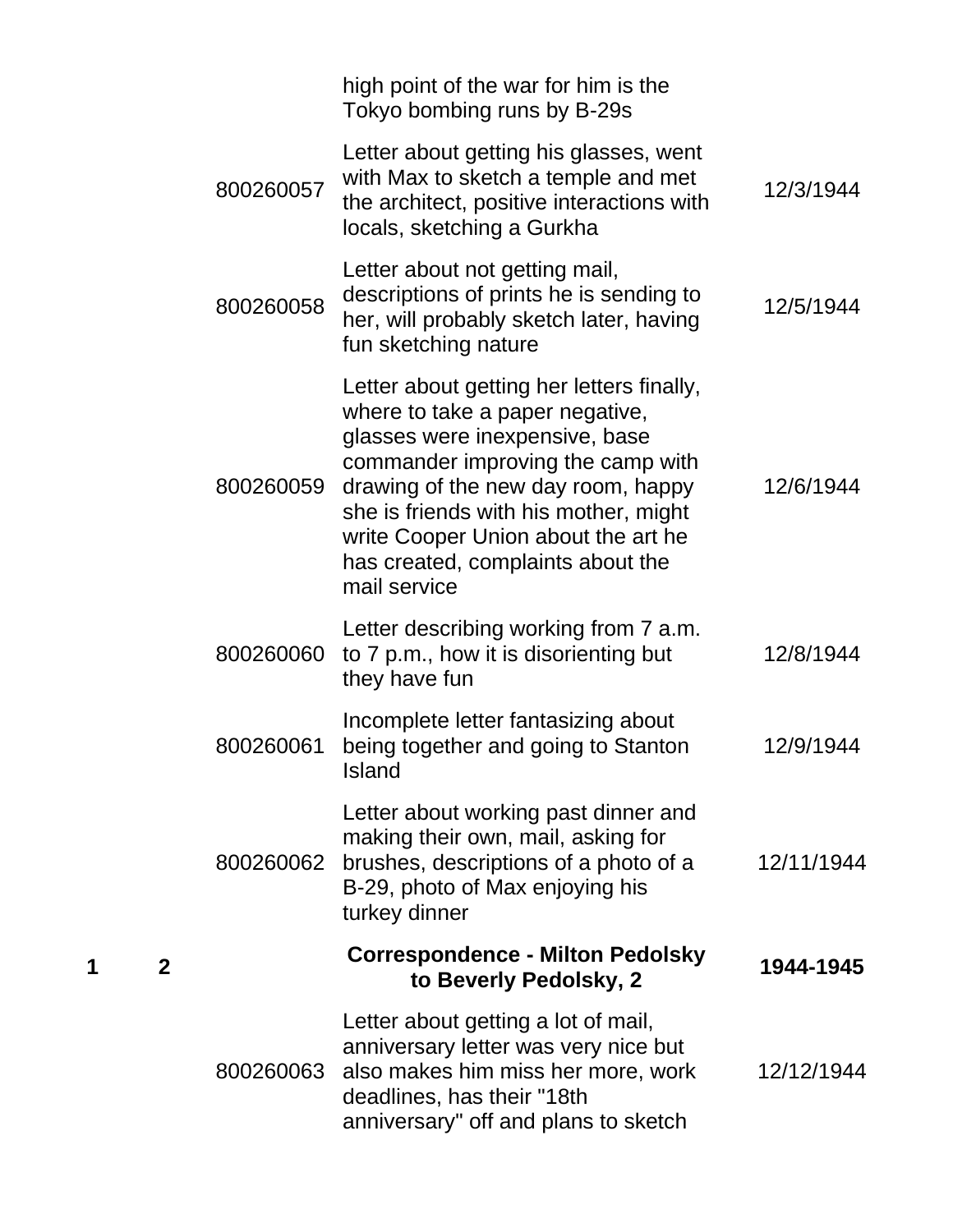| 800260064 | Letter about the new day room, a<br>movie, descriptions of photos<br>including a B-29 and an Indian girl,<br>met a soldier whose sister went to<br>school with an acquaintance                                                                                                                                                | 12/14/1944 |
|-----------|-------------------------------------------------------------------------------------------------------------------------------------------------------------------------------------------------------------------------------------------------------------------------------------------------------------------------------|------------|
| 800260065 | Letter about mail, promising<br>embarrassing displays of affection,<br>discussion about friends, description<br>of two photos                                                                                                                                                                                                 | 12/16/1944 |
| 800260066 | Letter about the film "Greenwich"<br>Village" how it made him feel<br>nostalgic for home, reflections on how<br>he got to know her, how they met,<br>their dates and where they have gone<br>together, intends to send her a<br>package of drawings and Hindu art<br>eventually and asking if she has<br>received his package | $Dec-44$   |
| 800260067 | Letter about not getting letters but<br>four packages, knows she got the<br>package and asking what she thought<br>of it, thoughts on a painting of a Hindu<br>god that he bought, elaborate pillow<br>cases he bought for her and Jeanette<br>(his mother?)                                                                  | 12/19/1944 |
| 800260068 | Letter about not getting a letter from<br>her in 4 days, missing her more as<br>the holidays approach, playing touch<br>football, descriptions of photos he is<br>sending her, and Indian Red Cross<br>setting up a traditional dance                                                                                         | 12/21/1944 |
| 800260069 | Letter about mail, description of the<br>trip including taking a ferry and riding<br>through a city, description of the<br>theater and performance, attempting<br>to sketch the performers, meeting<br>(Guru?) Gopinath                                                                                                       | 12/23/1944 |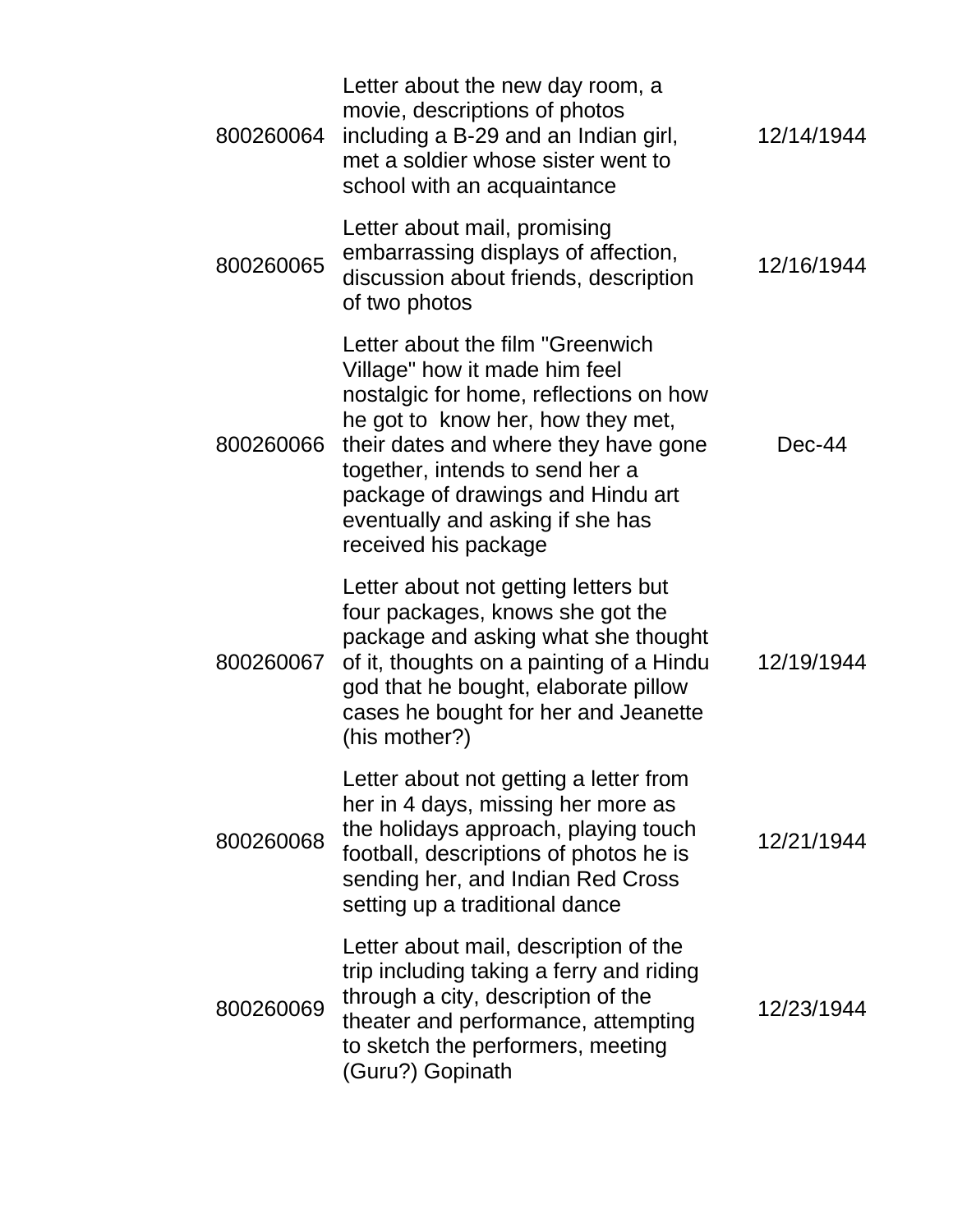| 800260070 | Letter about describing the Indian<br>dance recital, including their dress,<br>music, and movements and a<br>descriptions of some dances that he<br>liked, talk of some friends and mail,<br>will work Christmas Eve and Day                   | 12/24/1944 |
|-----------|------------------------------------------------------------------------------------------------------------------------------------------------------------------------------------------------------------------------------------------------|------------|
| 800260071 | Letter about getting Christmas Eve<br>and Day off and the impromptu party<br>the company had, the official<br>company party, wishes she were with<br>him                                                                                       | 12/26/1944 |
| 800260072 | Letter about mail and news from<br>family, thoughts on the Battle of the<br>Bulge, encouraging her to take a<br>night class                                                                                                                    | 12/27/1944 |
| 800260073 | Letter reflecting on the six months<br>since he left the U.S., humorous<br>memory about a woman getting her<br>false teeth knocked out and then<br>helping her find them                                                                       | 12/29/1944 |
| 800260074 | Incomplete letter about the film<br>"Dragon Seed," assuring her that he<br>likes her letters, waiting to be with her<br>again, he is doing well and kills time<br>writing and drawing, plans for<br>decorating their day room with<br>drawings | 12/30/1944 |
| 800260075 | Letter about seeing the film<br>"Devotion" on New Year's, holidays<br>feel unsatisfactory without her, asking<br>about her New Year celebrations,<br>hoping to be around for next year                                                         | 1/2/1945   |
| 800260076 | Incomplete letter about Beethoven's<br>music, missing her, discussing the<br>film "Going my Way," mail                                                                                                                                         | 1/3/1945   |
| 800260077 | Letter about a "feast," the new<br>barracks on camp, his two favorite<br>photos of her, going to the movies<br>with some G.I.s                                                                                                                 | 1/5/1945   |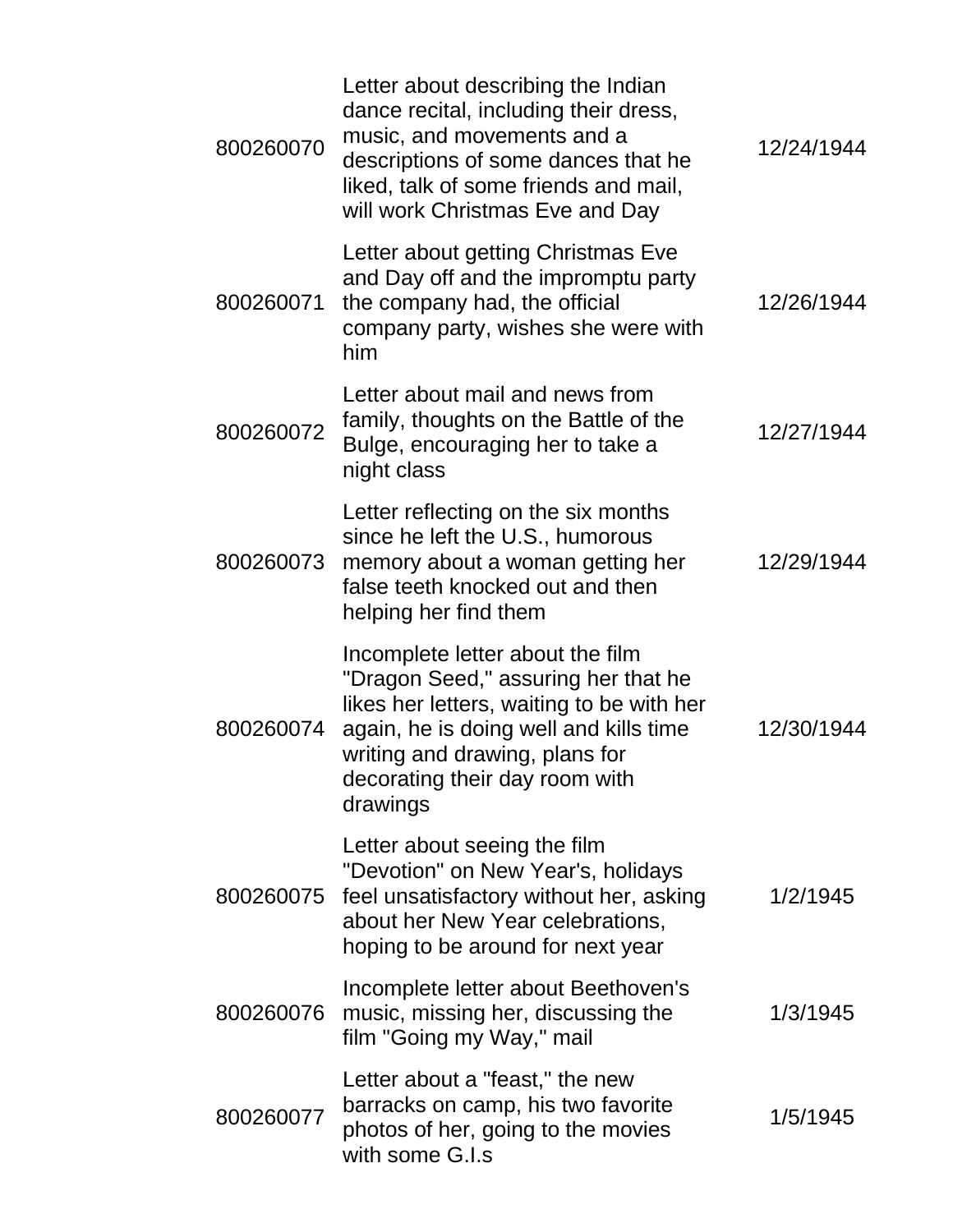| 800260078 | Letter about the roof leaking in his<br>barracks, reminiscing on their time<br>together                                                                                                                                             | 1/6/1945  |
|-----------|-------------------------------------------------------------------------------------------------------------------------------------------------------------------------------------------------------------------------------------|-----------|
| 800260079 | Letter about planning decorations for<br>the day room, mail, getting an owl                                                                                                                                                         | 1/9/1945  |
| 800260080 | Letter about the film "Cover Girl,"<br>making sandwiches, seeing Lily Pons<br>perform, mail, worried about his<br>younger brother                                                                                                   | 1/11/1945 |
| 800260081 | Letter about her anniversary letter,<br>glad she is sketching and asking to<br>see her work, missing her                                                                                                                            | 1/12/1945 |
| 800260082 | Letter about their 19th month<br>marriage, wanting to dance with her,<br>fantasizing about being with her                                                                                                                           | 1/13/1945 |
| 800260083 | Letter about the book "Captain"<br>Blood," his art will be featured in an<br>exhibition, descriptions of photos<br>including a B-29 and the Taj Mahal,<br>news about George, asking her to<br>meet with his friend's wife           | 1/15/1945 |
| 800260084 | Letter detailing things about her that<br>he likes, Readers Digest article about<br>India and discussion of the condition<br>of Indian people, discussion of<br>George, descriptions of photos<br>showing Christmas morning and Max | 1/17/1945 |
| 800260085 | Letter about his day, the weather,<br>discussion of his mother's anxiety<br>about George, discussion of the war,<br>talk of friends                                                                                                 | 1/19/1945 |
| 800260086 | Letter about her Valentine's Day card,<br>telling her that she is fun, telling her to<br>be careful, with a Valentine's Day<br>drawing                                                                                              | 1/21/1945 |
| 800260087 | Letter about missing her, seeing a<br>Benny Meroff show, discussion of                                                                                                                                                              | 1/22/1945 |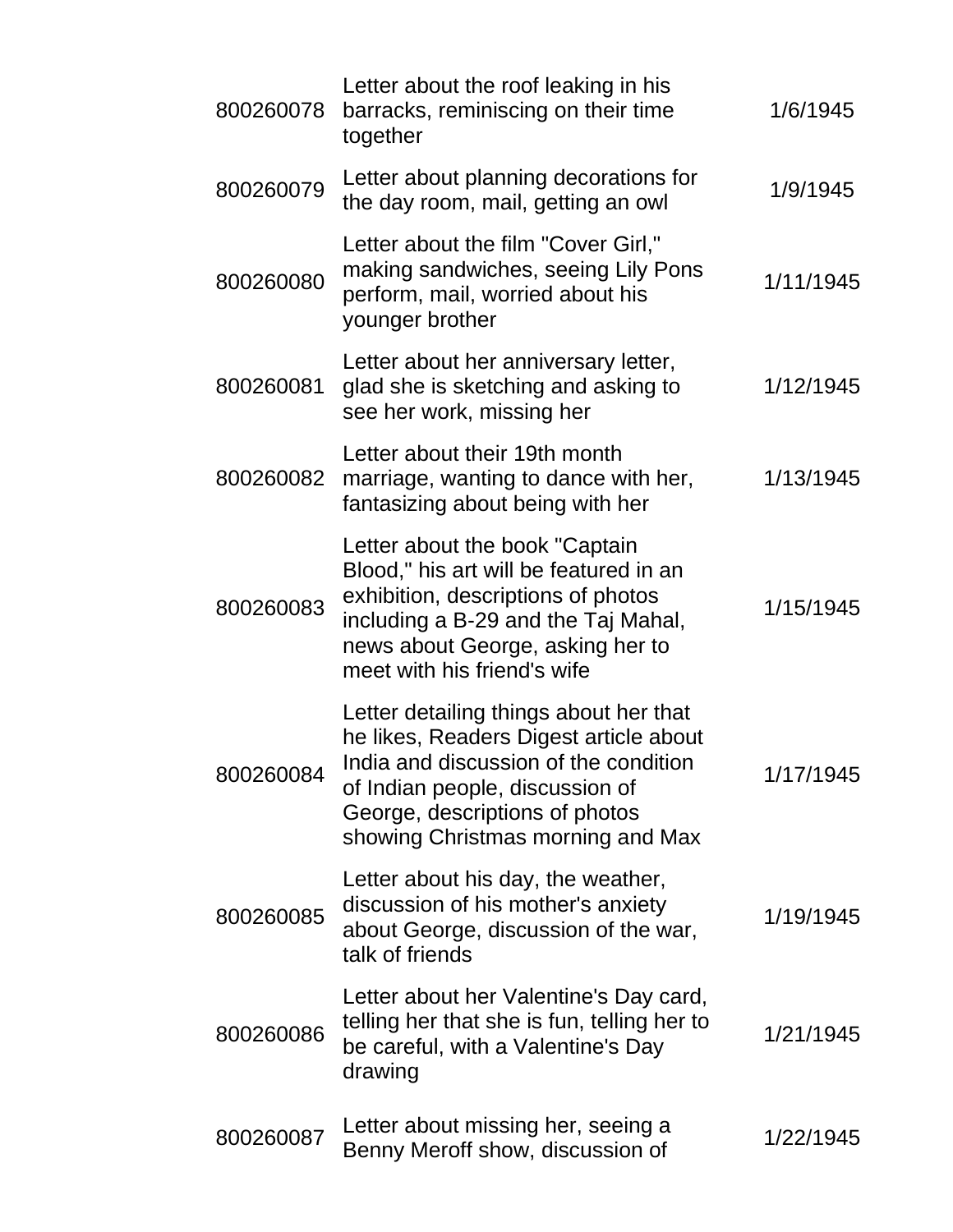|           | mail and unsure if she liked his<br>drawings                                                                                                                                                                                        |           |
|-----------|-------------------------------------------------------------------------------------------------------------------------------------------------------------------------------------------------------------------------------------|-----------|
| 800260088 | Letter about mail coming steadily and<br>her letters, telling her to push his<br>mother, trip to a city and discussion of<br>the Indian's poor living conditions,<br>sketched on a riverbank but his<br>weren't very good           | 1/24/1945 |
| 800260089 | Letter about having no paper to<br>sketch with, plans for decorating the<br>day room, mail, talk of a friend and<br>his address, description of photos<br>including a cart with modern wheels,<br>scavenger birds, an ornate temple | 1/26/1945 |
| 800260090 | Letter reminiscing on their time in<br>Oklahoma City and the characters<br>who have crossed their path,<br>discussion of some kids who beg<br>around camp and Indian civilization's<br>current state                                | 1/28/1945 |
| 800260091 | Letter about seeing an all black USO<br>show, the weather and brilliant<br>moonlight, glad she bought<br>goulashes, with drawings of the<br>performers                                                                              | 1/29/1945 |
|           | Letter about the passage of time,<br>discussion of the book "Forever<br>800260092 Amber" and Shakespeare's love<br>poetry, a poem about her, discussion<br>of the war                                                               | 2/1/1945  |
| 800260093 | Letter about Calcutta and how it<br>compares to Bombay, some<br>shopping, the immense traffic, eating<br>a steak, visiting a "Mecca" for G.I.'s,<br>going to see a film in a nice theater                                           | 2/6/1945  |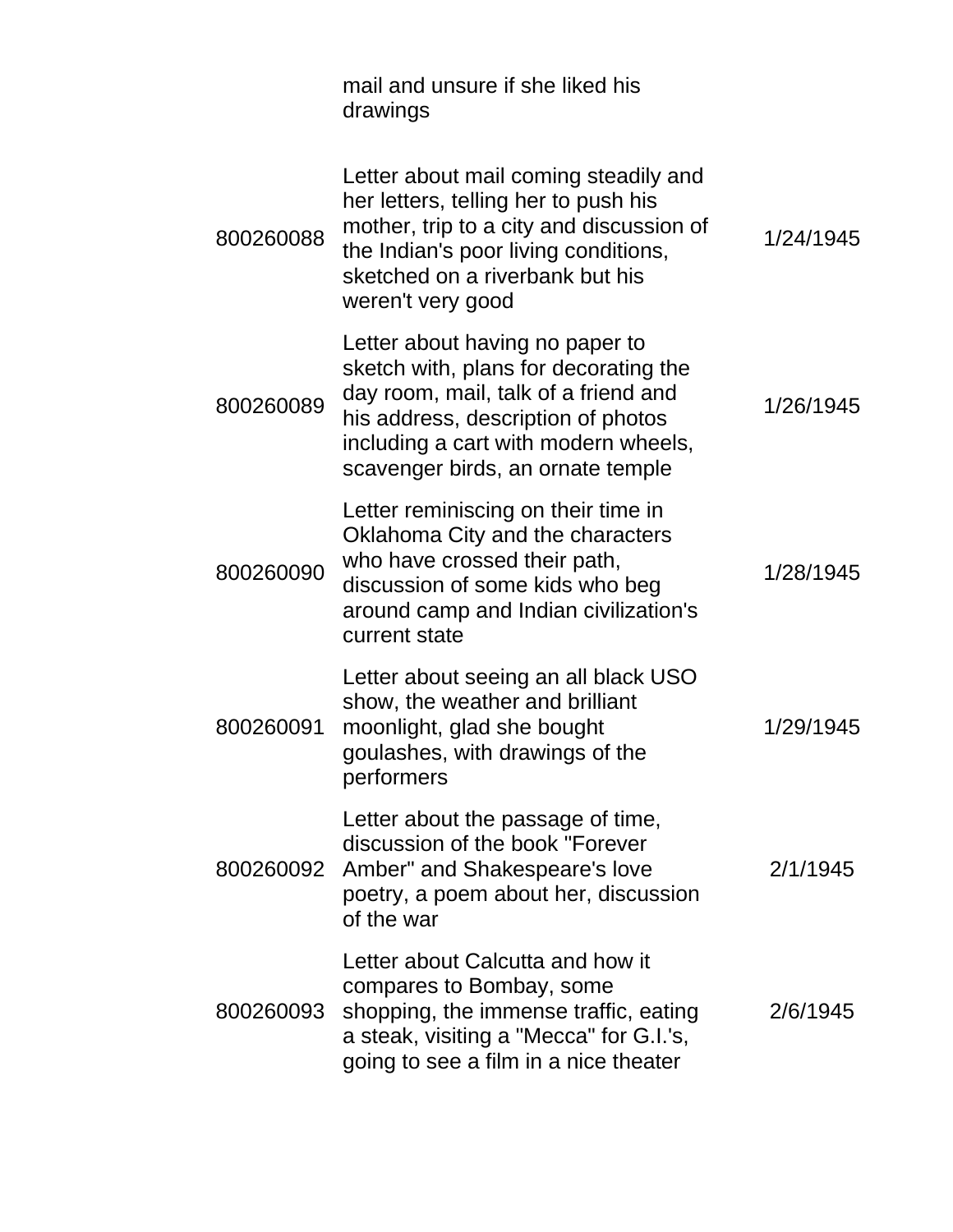| 800260094 | Letter reflecting on their past, mail,<br>description of a tour given by the Red<br>Cross including watching a<br>ceremonial sacrifice, a champa tree,<br>funeral procession, Sikh temple, and<br>the Victoria Memorial | 2/7/1945  |
|-----------|-------------------------------------------------------------------------------------------------------------------------------------------------------------------------------------------------------------------------|-----------|
| 800260095 | Letter asking if she has received any<br>new packages, asking for camera and<br>art supplies, asking if she has looked<br>into any classes, talk of friends and<br>his younger brother fighting in<br><b>Belgium</b>    | 2/9/1945  |
| 800260096 | Letter about sending her drawings<br>and not submitting to the art exhibit in<br>New Delhi, talk about her recent<br>letter, discussion of his good health,<br>dislike of mosquitos                                     | 2/11/1945 |
| 800260097 | Letter about cigarettes and the<br>package he is sending, his eating<br>habits and the menu in their mess hall                                                                                                          | 2/14/1945 |
| 800260098 | Letter detailing his decorations of the<br>day room, visiting a temple complex,<br>observations Indian females are<br>treated                                                                                           | 2/16/1945 |
| 800260099 | Letter about how their separation has<br>made him appreciate her more, news<br>from friends, discussion about the<br>films "Mrs. Parkington," "Saratoga<br>Trunk," and "Laura," and the war<br>news                     | 2/18/1945 |
| 800260100 | Letter thanking her for her recent<br>letter and feeling close to her,<br>reflections on a night they shared,<br>encouraging her to buy books, news<br>from friends and his brother George                              | 2/19/1945 |
| 800260101 | Letter complimenting her, thanking<br>her for her letters, humorous story<br>about a night they spent together                                                                                                          | Feb-45    |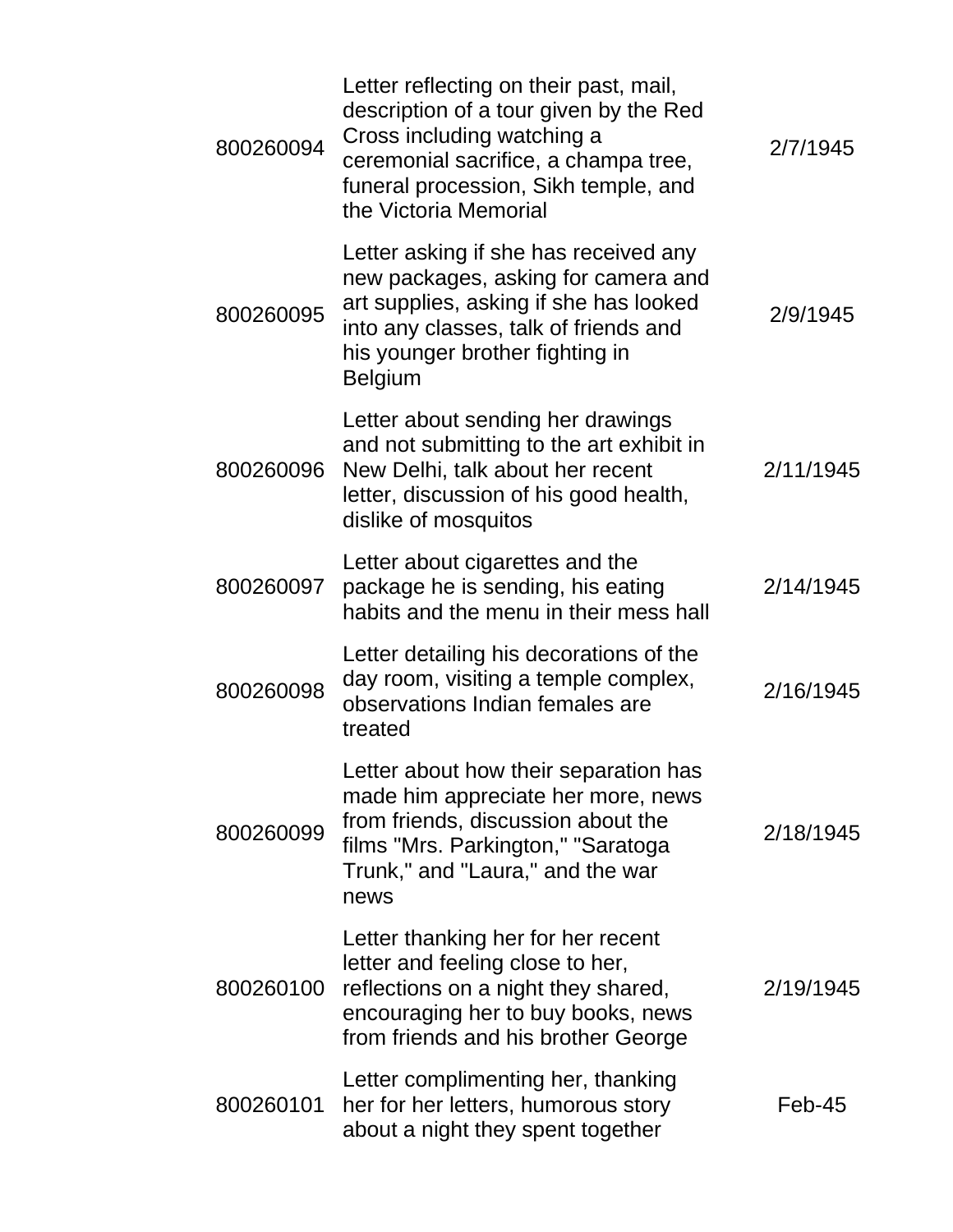| 800260102 | Letter about their longing to be<br>together, feels like they are just killing<br>time, friends are currently gone so<br>camp is dull                                                                                                                           | 5/2/1945  |
|-----------|-----------------------------------------------------------------------------------------------------------------------------------------------------------------------------------------------------------------------------------------------------------------|-----------|
| 800260103 | Letter about the extreme heat, his<br>new job, starting to like beer, mailing<br>her some drawings, saw the movie<br>"Guest in the House"                                                                                                                       | 5/4/1945  |
| 800260104 | Letter about missing her, the weather<br>making their water hot enough to<br>cook with, complimenting her,<br>discussion of their relationship and<br>their future, discussion of the movie<br>"Guest in the House" and tired of<br>going to movies without her | 5/6/1945  |
| 800260105 | Letter about VE Day, happy the war is<br>over for George, discussion about the<br>Pacific Theater, enjoyed her recent<br>letter, missing her                                                                                                                    | 5/8/1945  |
| 800260106 | Letter about formally observing VE<br>Day, discussion of the Pacific<br>Theater, reflections on their time<br>together, asking how she is and for<br>news from friends and if she is<br>drawing or had any pictures taken of<br>herself                         | 5/10/1945 |
| 800260107 | Letter about 23 months of marriage,<br>sorry for trouble with her teeth, getting<br>a three day pass and hoping to take<br>nice photos, discussion of a parade<br>they are having for the populace,<br>discussion of the movie "Keys of the<br>Kingdom"         | 5/13/1945 |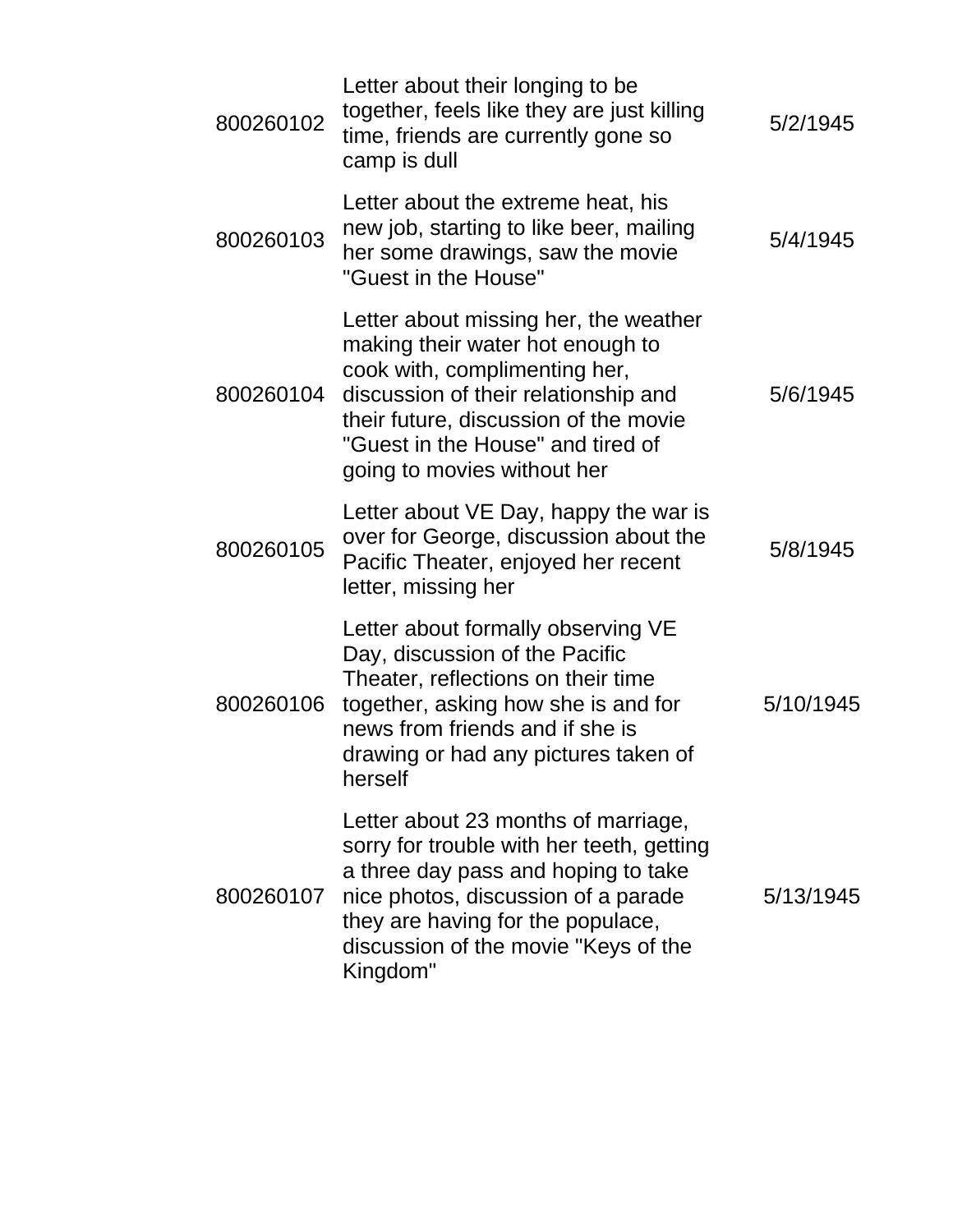| 800260108 | Letter about visiting Jamshedpur and<br>thoughts on the conditions of its<br>citizens, impressed by the Tata<br>Institute Service Club, talking with an<br>American business man, spent a lot<br>of time in a pool, combat stories he<br>heard from British soldiers, talk of<br>mail when he returned to camp | 5/17/1945 |
|-----------|----------------------------------------------------------------------------------------------------------------------------------------------------------------------------------------------------------------------------------------------------------------------------------------------------------------|-----------|
| 800260109 | Letter about her "mushy" letters,<br>asking why her description of a<br>reunion with friends was so short and<br>if anything went wrong, discussing a<br>perfume, discussion of where they will<br>live when he returns, a photo he took<br>of her, talk of friends                                            | 5/19/1945 |
| 800260110 | Letter about waiting for "today" to end<br>and their reunion coming "tomorrow,"<br>a monsoon rain, discussion of the<br>poverty in India, critiques of some<br>movies he saw recently                                                                                                                          | 5/21/1945 |
| 800260111 | Letter about mail and her letters<br>arriving infrequently, news from<br>friends, becoming a "moody fellow"                                                                                                                                                                                                    | 5/23/1945 |
| 800260112 | Letter about her recent letter, their<br>separation, Max separated his ankle<br>at rest camp and got the G.I.'s, Louis<br>Donato, news from a friend                                                                                                                                                           | 5/24/1945 |
| 800260113 | Letter about her recent health<br>problems, discussion of her<br>relationship with his mother, mail,<br>requests and asking if she plans on<br>getting a fur coat, missing her,<br>blaming his handwriting on a<br>misunderstanding                                                                            | 5/26/1945 |
| 800260114 | Letter about their years together,<br>discussion about the film "The<br>Woman in the Window" and an<br>electrical storm that raged while they<br>watched the movie, his friend<br>Tessler's hilarious performance in the                                                                                       | 5/27/1945 |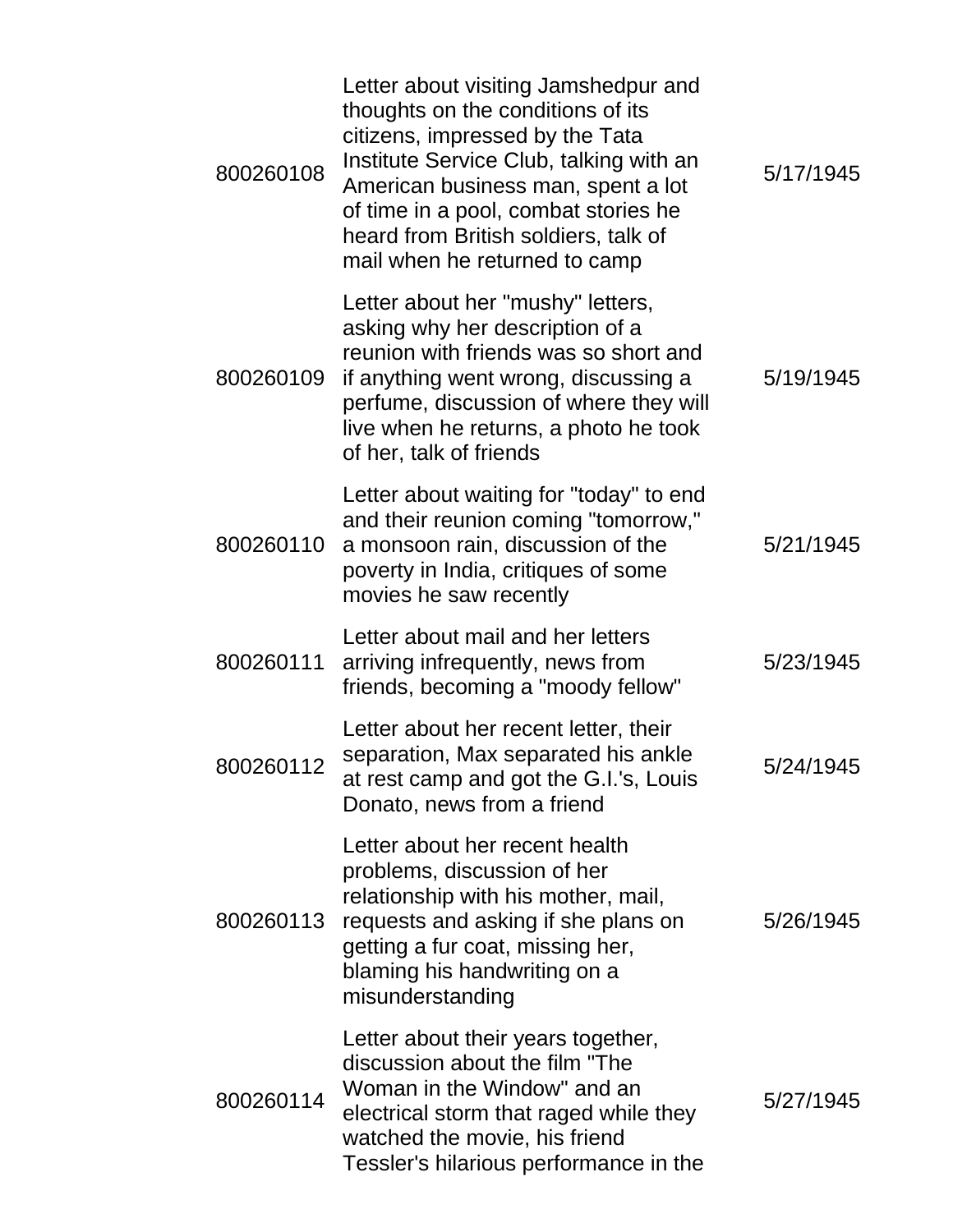day room and wanting her to meet his friend

| 800260115 | Letter discussing sex in D. P. Roy<br>Choudhury's art and a book about the<br>artist, his friend Tessler is funny,<br>asking why she decided to marry him                                                              | 5/31/1945 |
|-----------|------------------------------------------------------------------------------------------------------------------------------------------------------------------------------------------------------------------------|-----------|
| 800260116 | Letter about the weather, mail, their<br>relationship, hopefully their last<br>anniversary apart, why she wants to<br>switch jobs, discussion of the<br>treatment and trial of Nazi leaders,<br>the war in the pacific | 6/2/1945  |
| 800260117 | Letter about her recent letter and how<br>it made him feel as well as discussing<br>his feelings for her, his friend<br>transferred to O.C.S. (transportation)<br>and telling her to say hello should she<br>see him   | 6/3/1945  |
| 800260118 | Letter about the weather, Clare<br>Boothe Luce, his thoughts on how to<br>achieve world peace, the film<br>"Murder, My Sweet"                                                                                          | 6/5/1945  |
| 800260119 | Letter about his feelings for her and<br>their relationship, his mother's worry,<br>asking about a negative he sent her<br>and whether she will send him new<br>pencils, the weather, asking about<br>friends          | 6/7/1945  |
| 800260120 | Letter about her loneliness, the book<br>"Under Cover" by Arthur Derounian<br>as well as discussion of politics and<br>fanatical groups                                                                                | 6/9/1945  |
| 800260121 | Letter about their anniversary and his<br>mixed feelings about it, can't express<br>himself in writing, missing her                                                                                                    | 6/13/1945 |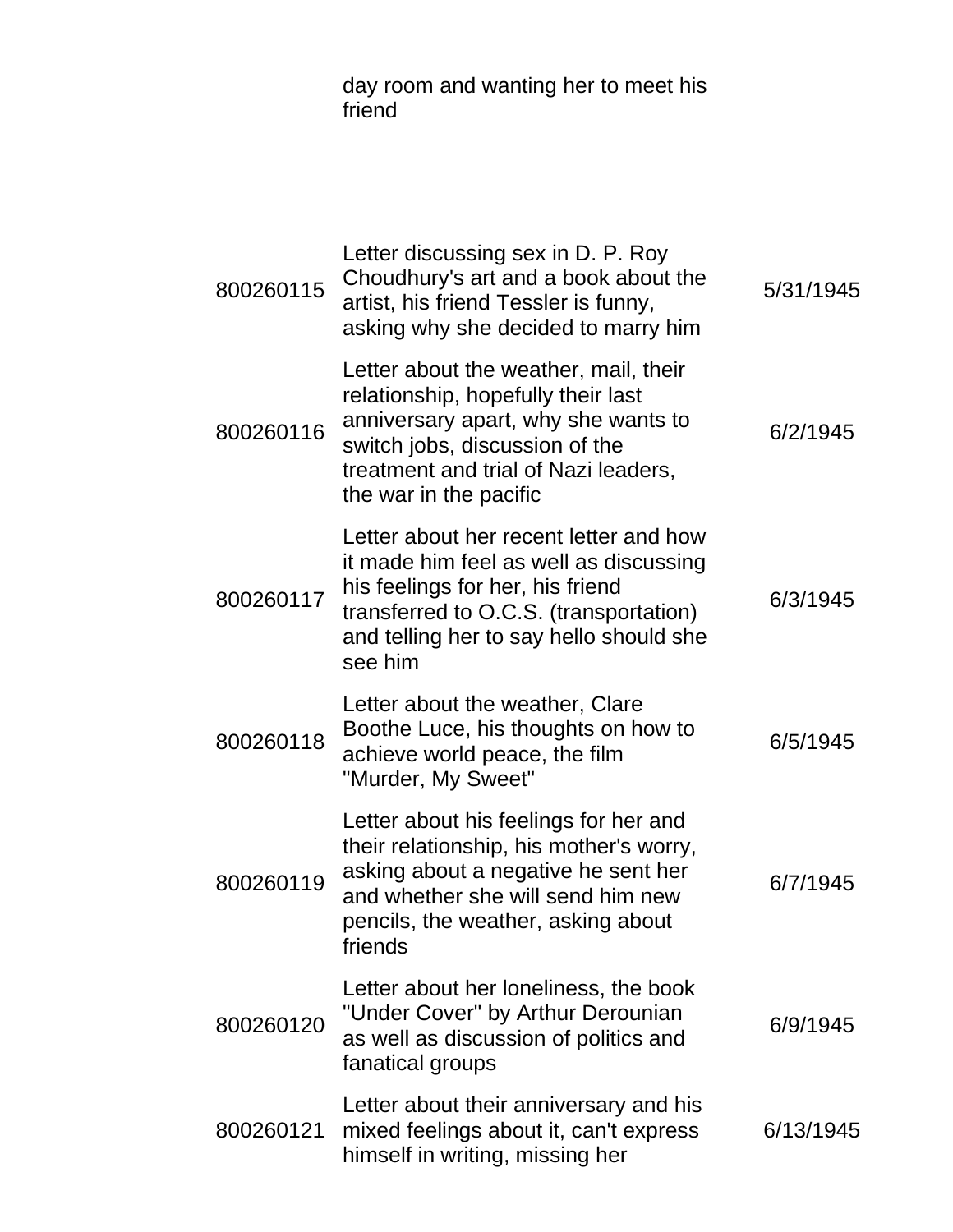| 800260122 | Letter about their wedding<br>anniversary and his joining the army,<br>the last night they spent together, talk<br>of his friends and how they met their<br>wives, discussion of his experiences<br>with her in New York, promising to<br>travel with her after the war | 6/17/1945 |
|-----------|-------------------------------------------------------------------------------------------------------------------------------------------------------------------------------------------------------------------------------------------------------------------------|-----------|
| 800260123 | Letter about going on pass to<br>Calcutta, description of the hotel and<br>its amenities and food, the poverty in<br>Calcutta, the films "For Whom the Bell<br>Tolls" and "arsenic and Lace," the<br>heat                                                               | 6/21/1945 |
| 800260124 | Letter about getting mail from her<br>after two weeks, discussing their<br>relationship and encouraging her to<br>not be bitter, the war in the pacific<br>and how events are reported, anger<br>at columnist who criticized the<br>Okinawan campaign                   | 6/23/1945 |
| 800260125 | Letter about his Sunday and a<br>package he received, food that he is<br>has been eating, juices he has been<br>drinking                                                                                                                                                | 6/24/1945 |
| 800260126 | Letter about going to Calcutta to buy<br>shoes, discussion of Calcutta's<br>poverty, the film "Bathing Beauty,"<br>discussion of the Indian conception of<br>America and vice versa                                                                                     | 6/28/1945 |
| 800260127 | Letter about her loneliness and<br>encouraging her to stay positive,<br>discussion of her job situation,<br>description of two negatives he is<br>sending                                                                                                               | 6/30/1945 |
| 800260128 | Letter about mail, her hand made<br>anniversary card, the post war world,<br>thanking her for the prints and news<br>she sent                                                                                                                                           | 7/1/1945  |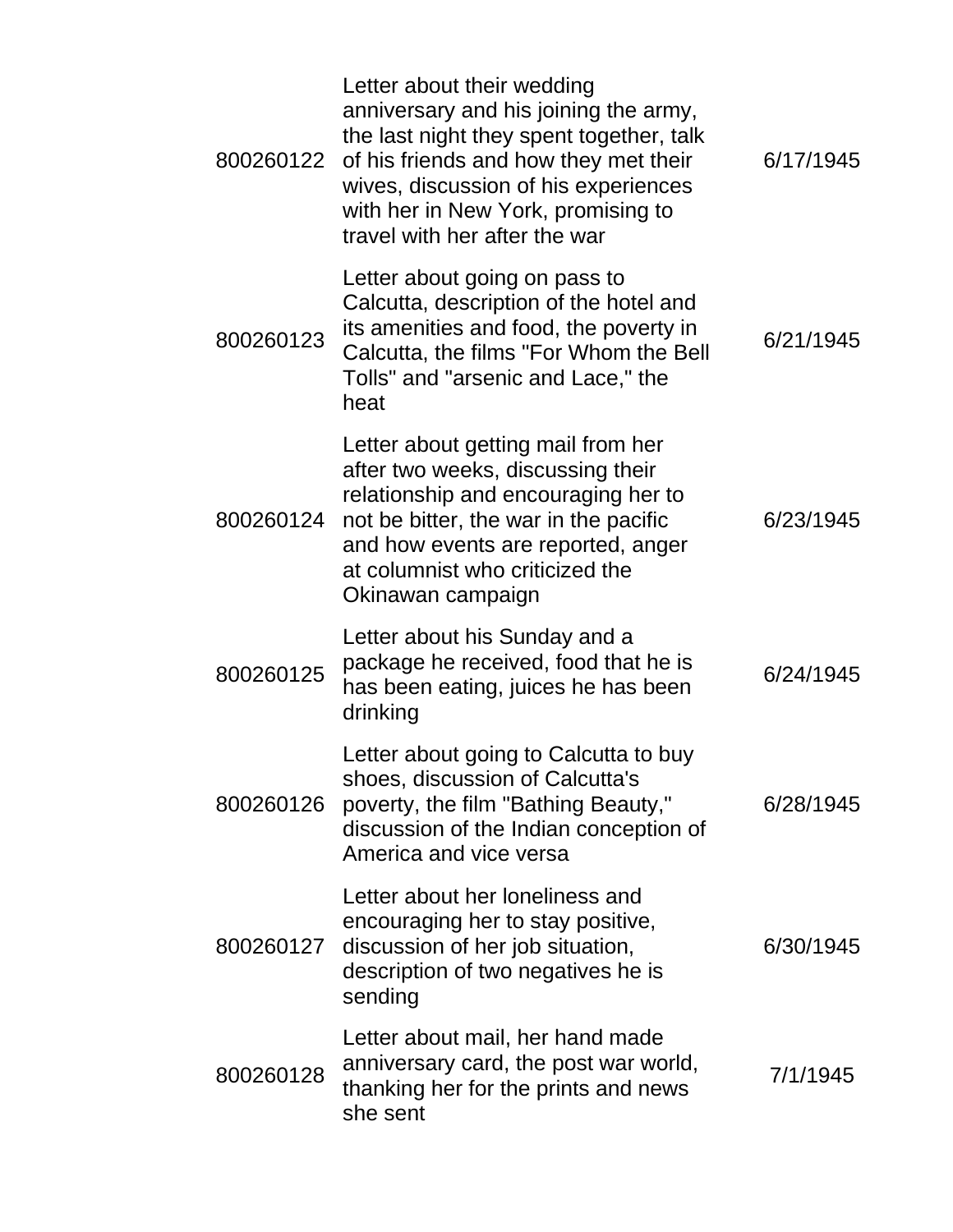|   |   | 800260129 | Letter about her cards, telling her to<br>start buying records and discussion of<br>the song "Tico-Tico," critique of the<br>film "The Doughgirls"                                                                                                                      | 7/2/1945  |
|---|---|-----------|-------------------------------------------------------------------------------------------------------------------------------------------------------------------------------------------------------------------------------------------------------------------------|-----------|
|   |   | 800260130 | Letter about his mother's<br>stubbornness, her bills and the new<br>clothes she has bought and his own<br>clothing purchases                                                                                                                                            | 7/3/1945  |
|   |   | 800260131 | Letter about George returning home<br>and his other's worry over him,<br>missing her, rereading her<br>anniversary card                                                                                                                                                 | 7/5/1945  |
|   |   | 800260132 | Letter about two weeks of monsoon<br>rain and the effects on daily life and<br>leisure time, a preview of the film<br>"Tonight and Every Night" that<br>experienced technical difficulties,<br>discussion of the film "Gentle Annie"                                    | 7/7/1945  |
|   |   | 800260133 | Letter about their relationship and<br>what they will do when he returns,<br>discussion of conflicting reports<br>coming from U.S. generals and<br>Japan's reports, thoughts on creating<br>a lasting peace, nationalism                                                | 7/10/1945 |
| 1 | 3 |           | <b>Correspondence - Milton Pedolsky</b><br>to Beverly Pedolsky, 3                                                                                                                                                                                                       | 1945-1946 |
|   |   | 800260134 | 48 page letter while at sea about<br>missing her, sea sickness, books,<br>seeing an old friend on the ship,<br>thoughts on the Japanese, conditions<br>on the ship, the atomic bomb,<br>drawing portraits, thoughts on when<br>he'll be home, thoughts about<br>Okinawa | 7/21/1945 |
|   |   | 800260135 | Letter about his camp at Okinawa, a<br>new highway, a beach, information<br>about his unit, looking forward to their<br>reunion                                                                                                                                         | 8/19/1945 |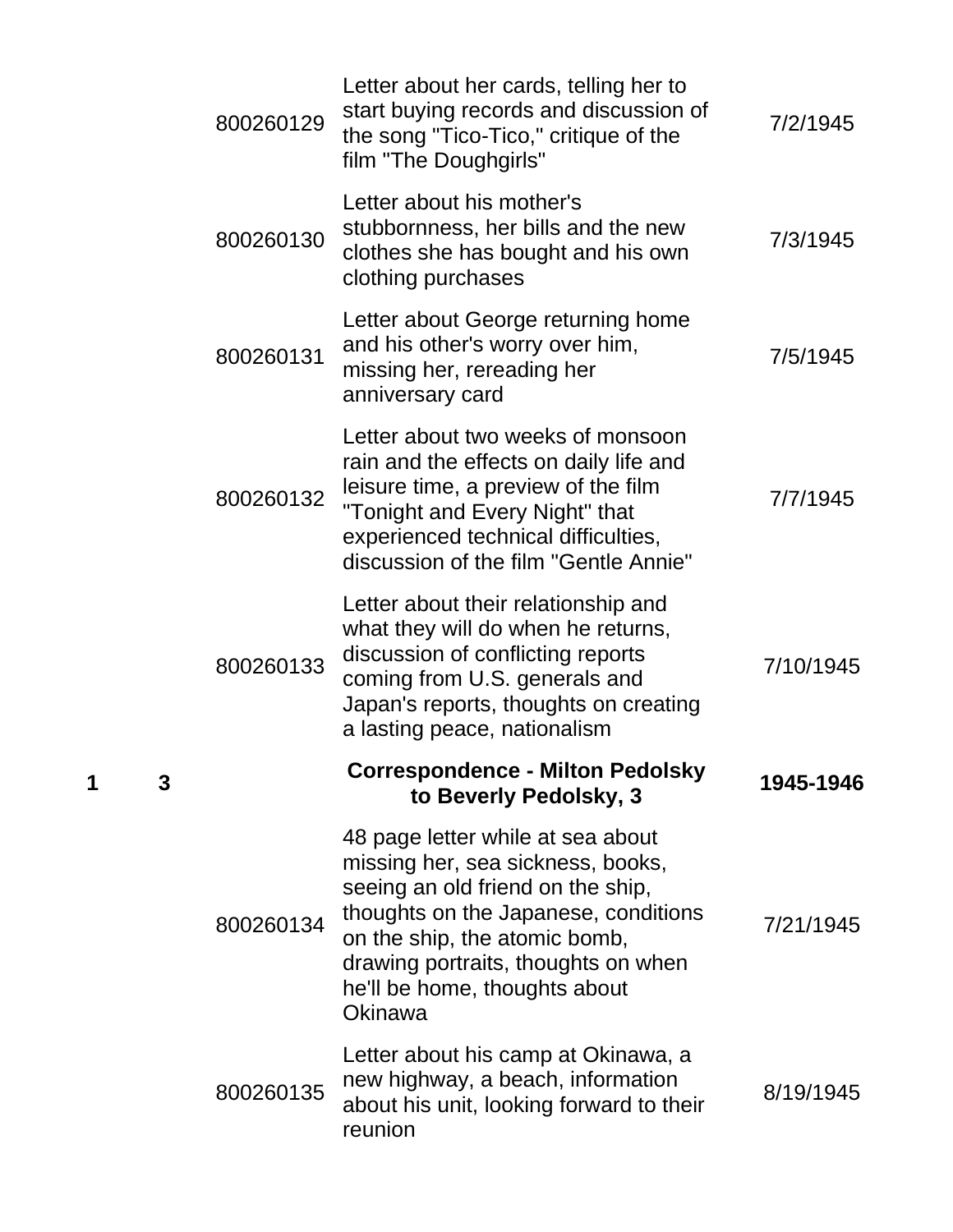| 800260136 | Heavily censored letter about how<br>Okinawa has better weather than<br>India, thoughts on the peace process<br>and Japanese politics, potential<br>attacks on the ship before arriving at<br>Okinawa | Aug-45    |
|-----------|-------------------------------------------------------------------------------------------------------------------------------------------------------------------------------------------------------|-----------|
| 800260137 | Letter telling her to obey the doctor,<br>thanking her for her mail, talk of<br>Okinawa, his work, difficulty waiting,<br>and movies                                                                  | 8/22/1945 |
| 800260138 | Letter about V-J Day being "far<br>away," his work, weather, looking<br>forward to their reunion                                                                                                      | 8/24/1945 |
| 800260139 | Letter about Sunday traffic, the roads,<br>trying to sketch a local Okinawan<br>woman, day dreaming about her                                                                                         | 8/26/1945 |
| 800260140 | Letter about a G.I. show, General<br>Doolittle, thanking her for her mail                                                                                                                             | 8/28/1945 |
| 800260141 | Letter complaining about the point<br>system, money, asking how she is<br>doing                                                                                                                       | 8/29/1945 |
| 800260142 | Letter about a work trip, Okinawa, his<br>work, V-J Day, speculation on when<br>he will return                                                                                                        | 9/3/1945  |
| 800260143 | Letter about the last day of his trip,<br>Okinawan landscape and homes,<br>mail, a photo he sent, talk of Lou and<br>Ann                                                                              | 9/5/1945  |
| 800260144 | Letter about censorship ending,<br>description of leaving India                                                                                                                                       | 9/7/1945  |
| 800260145 | Letter about Rex's letter, decorating<br>his tent, description of the trip from<br>India to Okinawa, wishing her a<br>happy New Year                                                                  | 9/9/1945  |
| 800260146 | Letter about longing to be together,<br>mail, plans for when he gets home,                                                                                                                            | 9/10/1945 |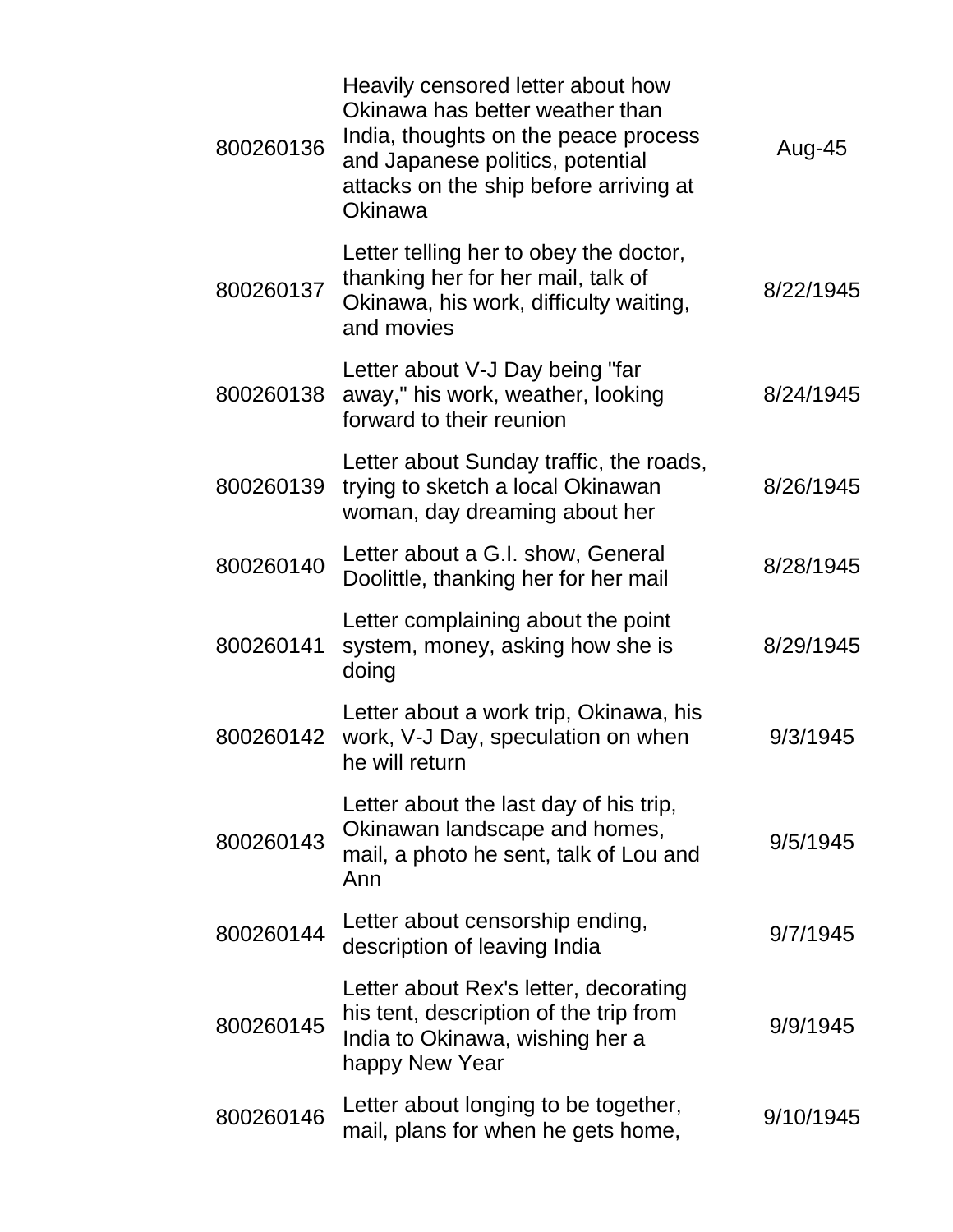|           | "Little Joe" the despised C.O., new<br>mess hall                                                                                                                                                        |           |
|-----------|---------------------------------------------------------------------------------------------------------------------------------------------------------------------------------------------------------|-----------|
| 800260147 | Letter about a movie, the new mess<br>hall opening, demobilization, and art                                                                                                                             | 9/12/1945 |
| 800260148 | Letter with a poem, about how slowly<br>things are moving, his friend is going<br>home, imagining being back with her                                                                                   | 9/15/1945 |
| 800260149 | Letter about a monsoon, watercolor<br>painting, mud, imagining a Sunday<br>morning with her                                                                                                             | 9/16/1945 |
| 800260150 | Letter about seeing a movie, a<br>description of the theater, drawing<br>Okinawa for her                                                                                                                | 9/17/1945 |
| 800260151 | Letter about his love for her, rumors<br>about their return, complaints about<br>their C.O. and First Sergeant, as well<br>as the other officers                                                        | 9/19/1945 |
| 800260152 | Letter thanking Beverly for her letters<br>and cards, why he hasn't written, why<br>his unit didn't get battle stars,<br>potentially getting stars in the Pacific<br>Theater instead of the CBI Theater | 9/22/1945 |
| 800260153 | Letter with reflections on an American<br>cemetery, G.I.'s "fraternizing" with<br>Okinawan women, unit is putting<br>together a book on their history                                                   | 9/24/1945 |
| 800260154 | Letter about painting, talk of the<br>letters she sent, details on his units<br>history book, asking her to start<br>thinking about where they will live                                                | 9/25/1945 |
| 800260155 | Letter about George, G.I.'s and<br>"commercial" sexual relations, camp<br>politics, complaints about the army                                                                                           | 9/28/1945 |
| 800260156 | Letter money, future of the world<br>under America                                                                                                                                                      | 10/1/1945 |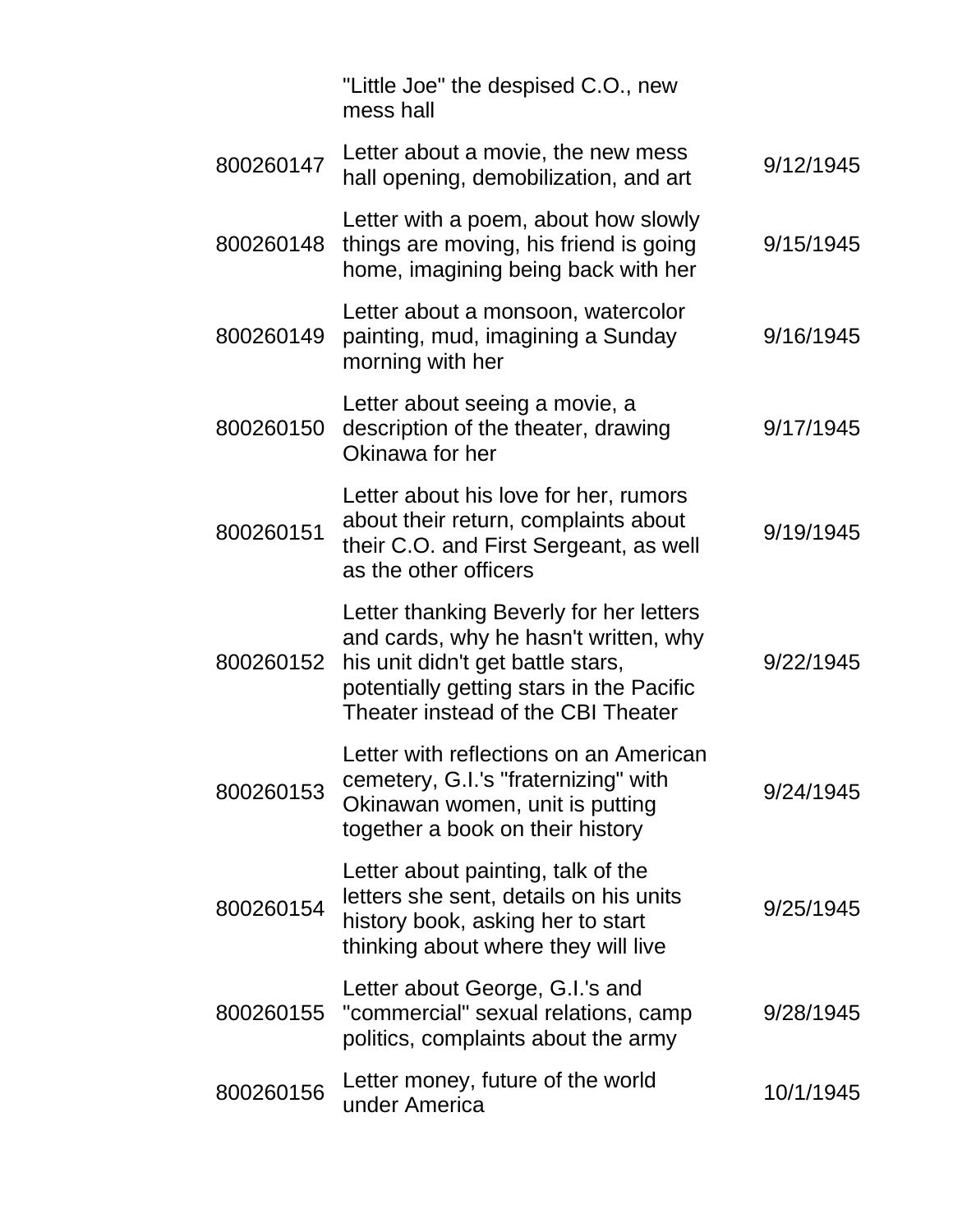| 800260157 | Letter about the 948th's history book<br>dummy competition, his dummy was<br>selected, talk of her most recent letter                                                                              | 10/3/1945  |
|-----------|----------------------------------------------------------------------------------------------------------------------------------------------------------------------------------------------------|------------|
| 800260158 | Letter about missing her, descriptions<br>of 18 photos, including mapping a<br>mission to Keijo, shots of himself, and<br>scenery in Okinawa                                                       | 10/4/1945  |
| 800260159 | Letter thanking her for being who she<br>is, their first kiss, "mating season,"<br>their past, details about the 948th's<br>history book, "Little Joe's" suggested<br>art book, art class starting | 10/6/1945  |
| 800260160 | Letter about a lazy Sunday,<br>description of the book "Away From It<br>All," sketching, Okinawa, moral<br>dilemmas, weather                                                                       | 10/7/1945  |
| 800260161 | Letter describing a typhoon, trying to<br>keep their tent from blowing away, the<br>destruction caused by the typhoon                                                                              | 10/11/1945 |
| 800260162 | Letter about their wedding<br>anniversary, fantasizing about being<br>home, army brass not being reliable                                                                                          | 10/13/1945 |
| 800260163 | Letter discussing Calcutta, reflecting<br>on their past                                                                                                                                            | 10/14/1945 |
| 800260164 | Letter about the inequality in the<br>army, the 948th is wasting time,<br>discussing his feelings for her                                                                                          | 10/15/1945 |
| 800260165 | Letter about "L' affaire de Captain<br>Kelley," the 948th's history book,<br>unflattering story about his C.O.                                                                                     | 10/16/1945 |
| 800260166 | Incomplete letter about mail, talk of a<br>chair she wants to buy                                                                                                                                  | 10/18/1945 |
| 800260167 | Letter about his C.O. being replaced,<br>an Okinawan artist, mail, the media's<br>reporting of the typhoon                                                                                         | 10/21/1945 |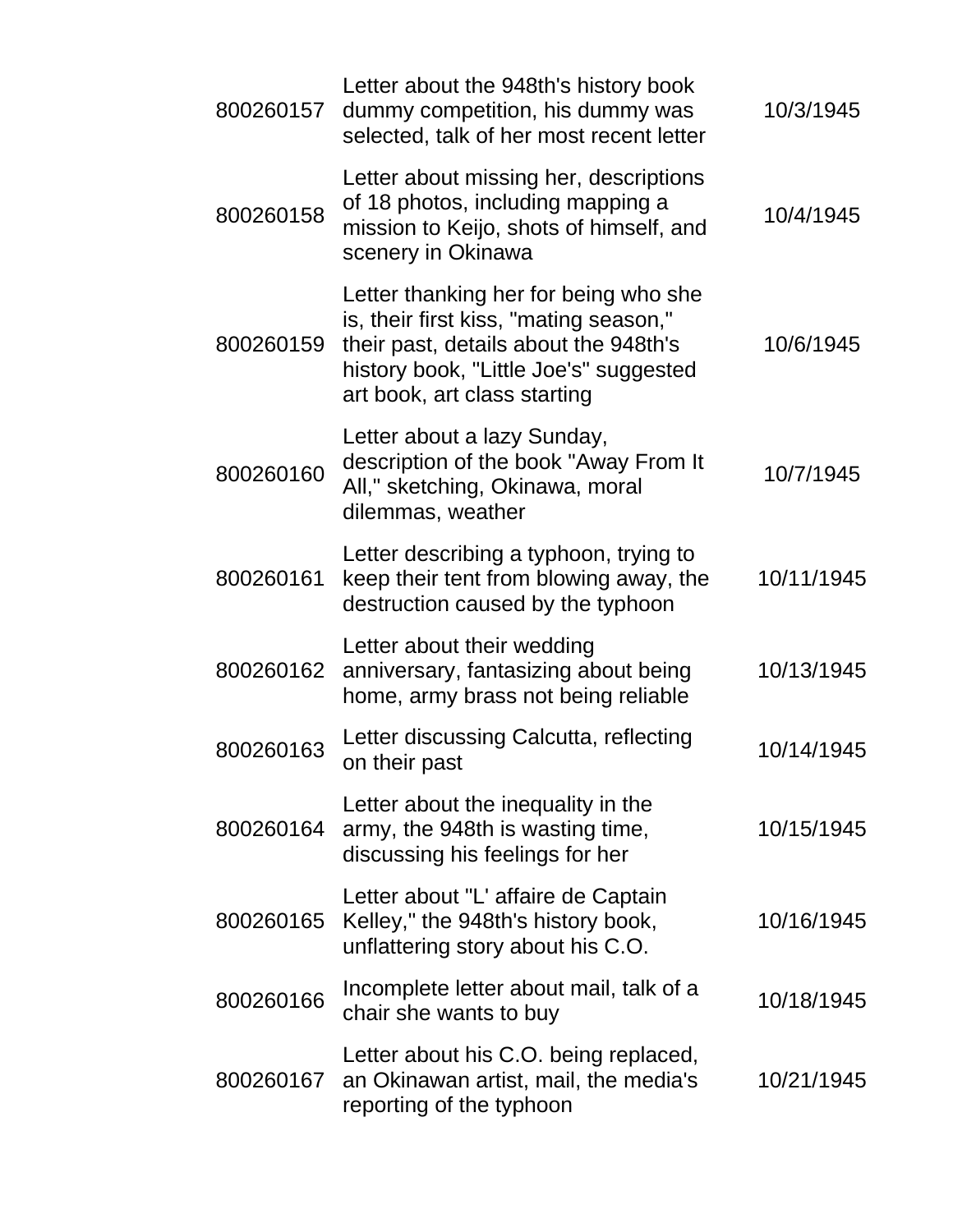| 800260168 | Letter about movies and Hollywood<br>stereotyping and sexualizing, updates<br>on the 948th's history book                                                                                                             | 10/22/1945 |
|-----------|-----------------------------------------------------------------------------------------------------------------------------------------------------------------------------------------------------------------------|------------|
| 800260169 | Letter complaining about<br>unnecessary guard duty, updates on<br>the 948th's history book and<br>completion deadline, telling her to<br>expect contact from a friend who was<br>just sent home                       | 10/24/1945 |
| 800260170 | Letter about getting a shot, talk of her<br>new fur coat, discussion of their living<br>and financial situation, Max's art<br>skills, asking how she gets along with<br>Estelle and some talk of friends from<br>home | 10/26/1945 |
| 800260171 | Letter about the package she sent,<br>their first meeting, 16 months<br>overseas                                                                                                                                      | 10/29/1945 |
| 800260172 | Letter about difficulty trying to call a<br>friend, updates on the 948th's history<br>book and its design, money                                                                                                      | 10/31/1945 |
| 800260173 | Letter about Danny Kaye and Leo<br>Durocher's performance, the fur coat,<br>her mom, anger about the point<br>system                                                                                                  | 11/2/1945  |
| 800260174 | Letter about visiting Bern, asking<br>about Archer, talk of politics, their<br>marriage                                                                                                                               | 11/4/1945  |
| 800260175 | Hand-painted birthday card                                                                                                                                                                                            | 11/5/1945  |
| 800260176 | Letter about being apart for 18<br>months, discussion of housing, the<br>948th's history book is moving along<br>and a discussion of the process<br>behind creating it                                                | 11/6/1945  |
| 800260177 | Letter about the film "Uncle Harry,"<br>her latest "tipsy" letter, reflections on<br>his studies, discussion of a petition                                                                                            | 11/8/1945  |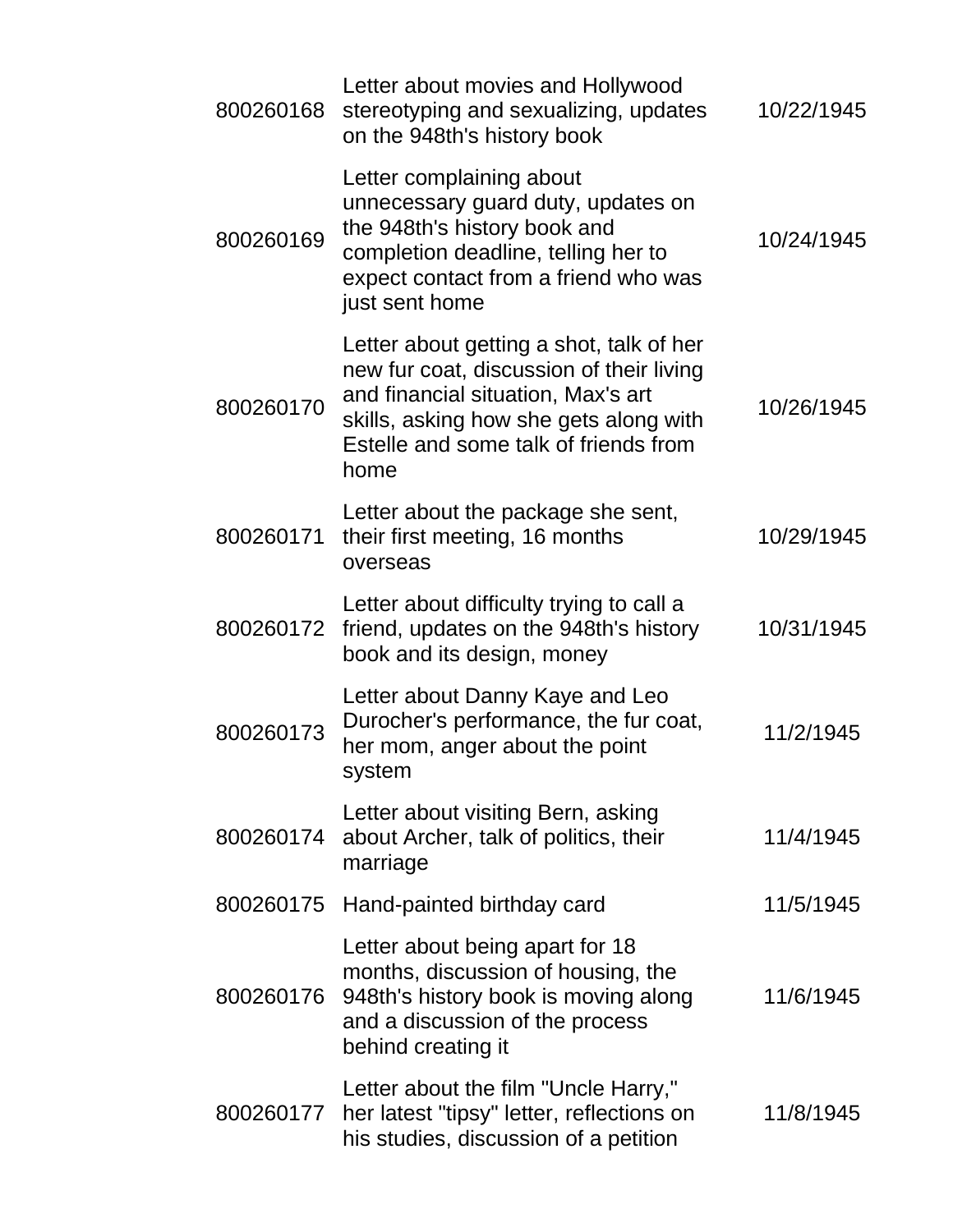| 800260178 | Letter about music, visiting the site of<br>the battle around Shuri Castle, the<br>weather, his point situation                                | 1/27/1946 |
|-----------|------------------------------------------------------------------------------------------------------------------------------------------------|-----------|
| 800260179 | Letter about mail, possibly leaving<br>soon and discussion of the flaws of<br>the discharge system, plans for when<br>he returns               | 2/3/1946  |
| 800260180 | Letter about poor mail service, 948th<br>being disbanded, their special thanks<br>to Cpt. King, hoping there will be work<br>when he returns   | 2/6/1946  |
| 4         | <b>Cards - Beverly Pedolsky to Milton</b><br><b>Pedolsky</b>                                                                                   | n.d.      |
| 800260181 | "To My Husband on His Birthday"<br>promising to bake him a cake next<br>year                                                                   | n.d.      |
| 800260182 | "Greetings on Your St. Patrick's Day<br>Birthday" jokingly signed "Beverly<br>O'Leah Pedolsky"                                                 | n.d.      |
| 800260183 | "And That's Not All That's Wrong"<br>with a short poem                                                                                         | n.d.      |
| 800260184 | "An Anniversary Message to My<br>Husband" with a poem                                                                                          | n.d.      |
| 800260185 | "I Went Right Off the Deep End-<br>When I Fell for You!"                                                                                       | n.d.      |
| 800260186 | "Am I Missing You on Valentine's<br>Day?" with a note about a coworker<br>gifting her the card and a lipstick<br>imprint from kissing the card | n.d.      |
| 800260187 | "My Love is like a Red, Red Rose"<br>with note asking him to come home<br>quickly                                                              | n.d.      |
| 800260188 | "Oh, How I Miss You!" with a note<br>asking if he finds the card cute,<br>missing him                                                          | n.d.      |

**1 4**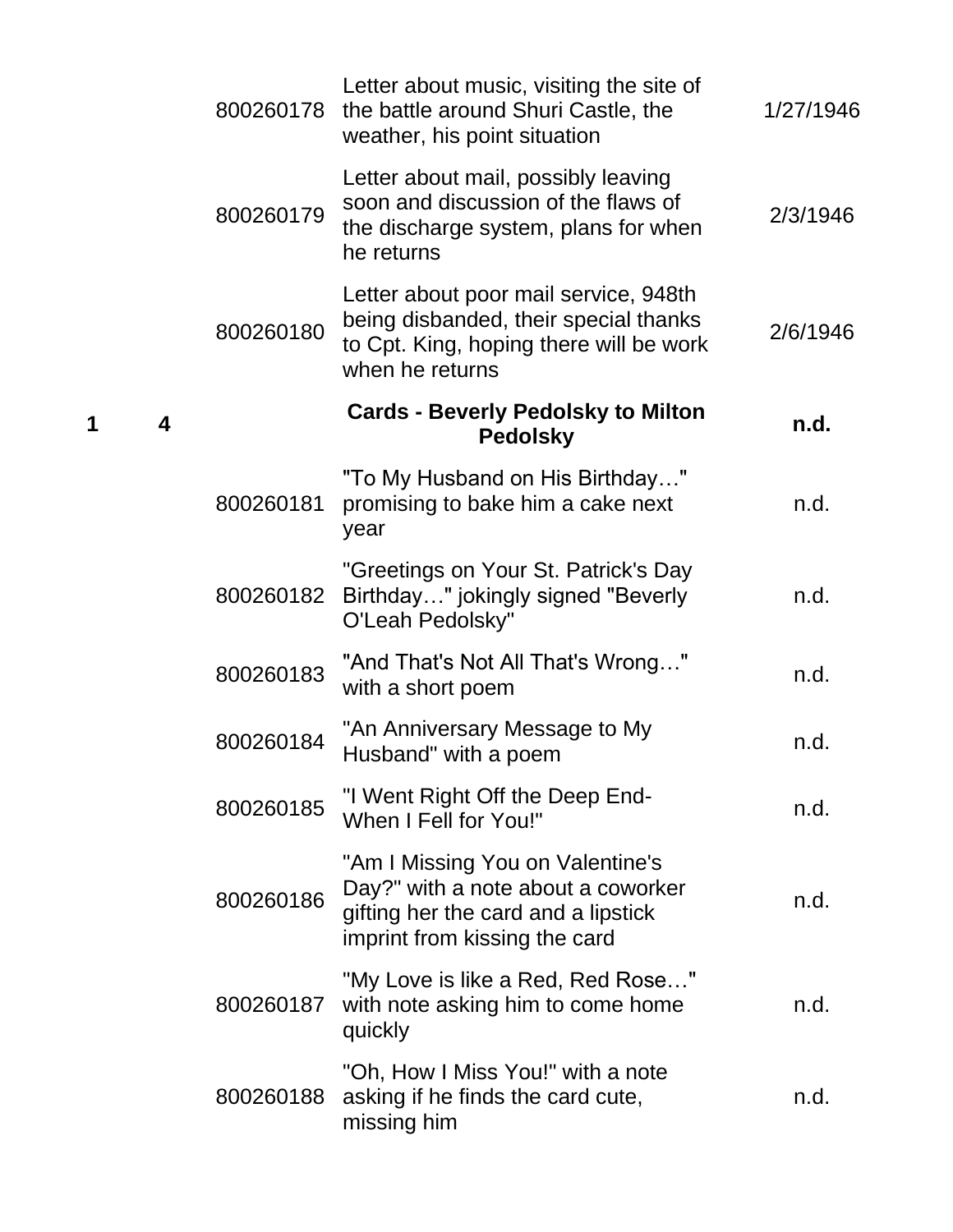| n.d.            |
|-----------------|
| n.d.            |
| n.d.            |
| n.d.            |
| n.d.            |
| n.d.            |
| n.d.            |
| n.d.            |
| n.d.            |
| n.d.            |
| 1944-1945, n.d. |
| 7/10/1944       |
| 8/27/1945       |
|                 |
|                 |